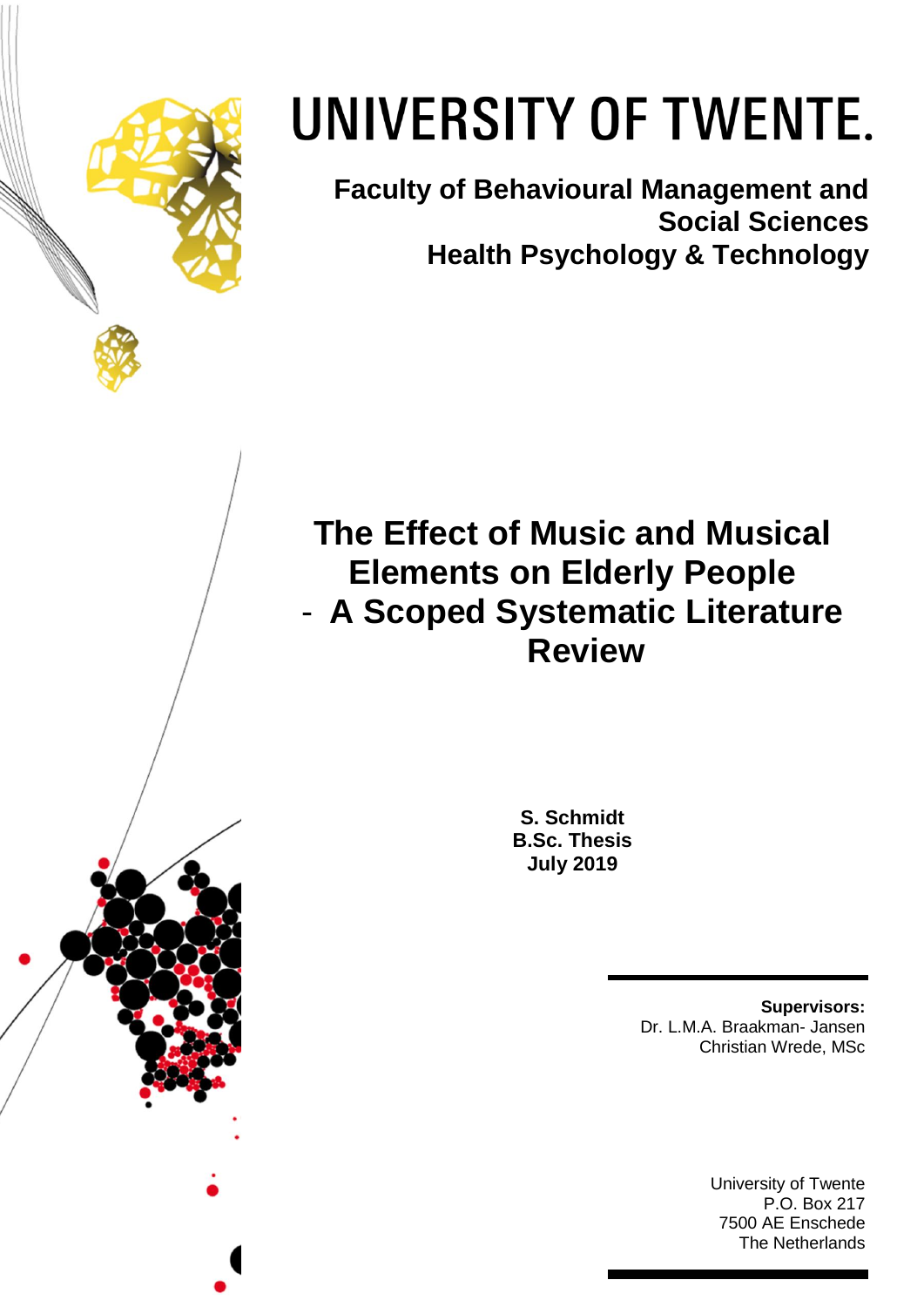## Abstract

*Background:* Normal ageing leads elderly people progressively to experience problems like declining cognition, lower mental and physical health and a loss in their capabilities. Music was found to counteract those problems and has also shown to have a positive effect on the elderly's life. Some studies reported especially an impact of music and musical elements on the arousal and relaxation level, the quality of life and well-being, social behaviour and cognition which was also the core of this review. The aim of the review was to summarize existing findings in the field of music and its impact on elderly people, with special regard to the following five research questions:

- 1. What kind of music and which musical elements are currently applied in the care of the elderly?
- 2. What are the effects of music on the arousal and relaxation of the elderly?
- 3. What are the effects of music on social behaviour like communication/ participation in the elderly?
- 4. What are the effects of music on well-being and the quality of life?
- 5. What are the effects of music on the elderly's cognition or performance?

*Method:* The design of the study comprised a scoped systematic literature review. To find relevant articles aimed at answering the research questions, the database Scopus was used. The found documents were screened for its relevance by using eligibility criteria that were developed based on the PICO criterion.

*Results:* The screening process narrowed the initially found articles down to a total of ten studies. The quality of the studies was assessed by its measurement and its level of evidence; a good study comprising a good study design and a comprehensible measurement with adequate reliability  $(a > .80)$ . It turned out that the studies had varying qualities, most having good quality. Also, they included different musical interventions and tested the effect of some musical elements in particular on the elderly. The vast majority of the studies have shown positive effects of music on the arousal, emotions, social behaviour, quality of life, well-being and cognition of elderly people while only two studies did not report significant findings of a tested intervention. No study found statistically relevant effects of music on the elderly's relaxation but still, the studies concluded from interviews that music can relax the elderly.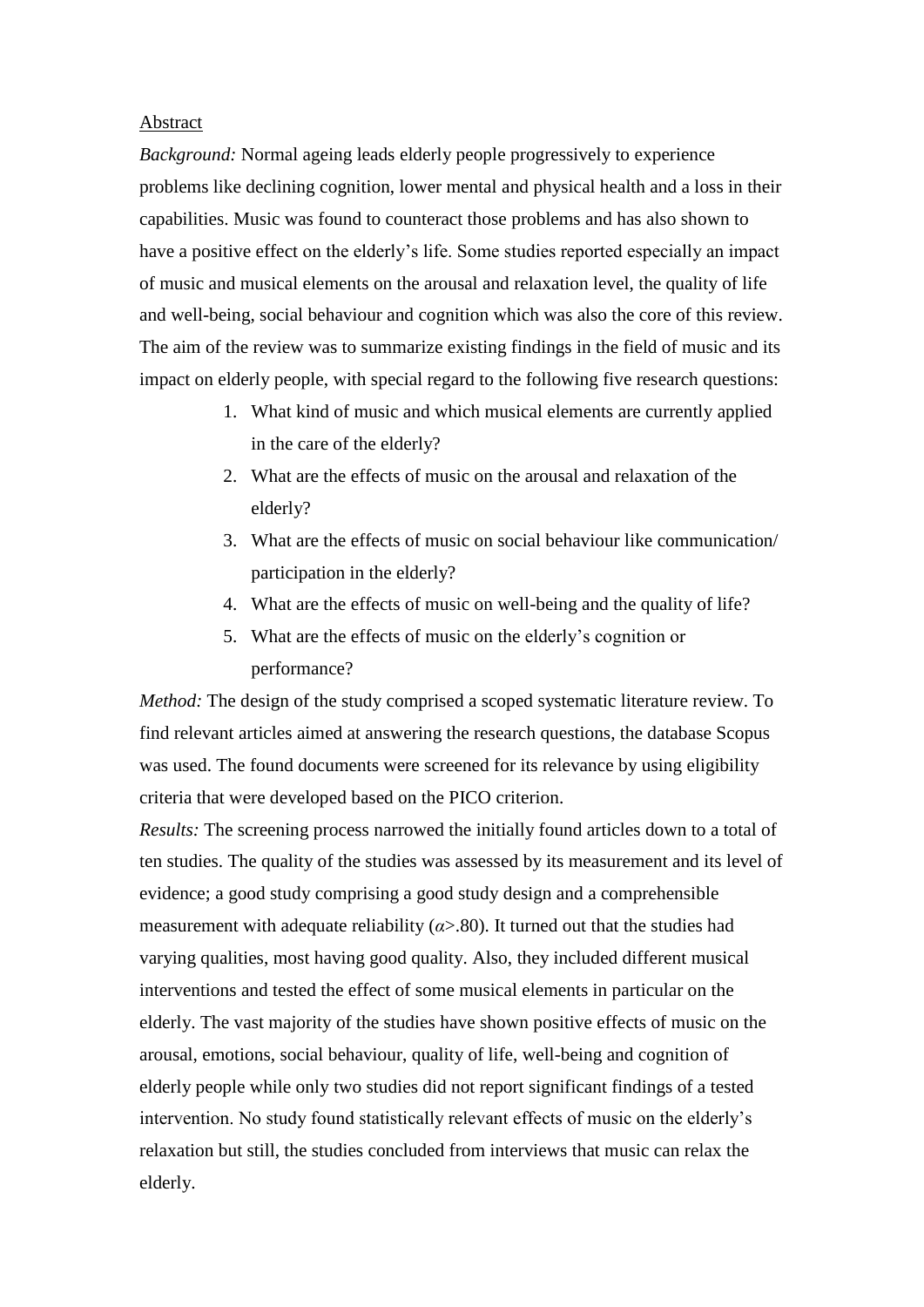*Conclusion:* The review summarized the existing literature of one database and offered a first insight into the topic. Music was found to have throughout positive effects as no study reported any negative effect of music on elderly people. With regard to the review's limitations, namely the small quantity of included studies, studies of varying quality and diverse study designs, the findings could not always be compared and should generally be treated with caution. Except for the first research question and the concept of relaxation, all research questions could be validated with statistical significance meaning that music has a positive effect on the elderly in most domains. The review presented findings and trends of current research and showed the relevance for future research. In particular, musical elements showed promising positive impacts, among them rhythm, volume, tempo and mode. Also, happy, classical and self-selected music, binaural beats and live performances have influenced the elderly positively and can be taken as reference points for future research. Concluding, it can be said that the use of music has an added value to the life of elderly people and one should not hesitate using it more frequently in the care of elderly people as it did not show any negative impacts.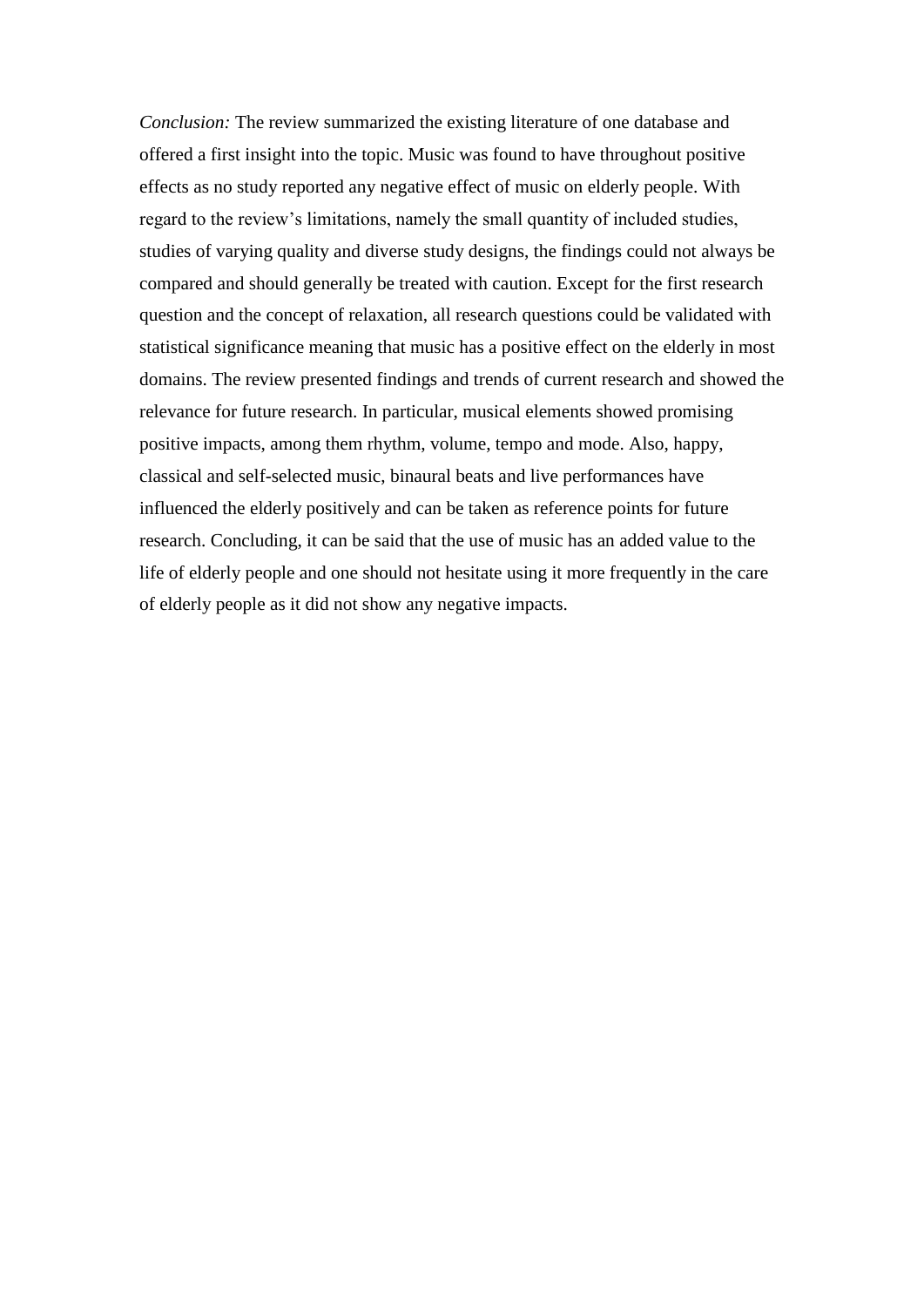## Introduction

Music surrounds us on a daily basis and is considered a fundamental human ability (Peretz, 2008). Therefore, music has always been a topic of interest and people were eagerly interested in researching music and its impact on us (Trehub, 2003). Within this research, a considerable positive effect of music on dementia patients was found. The case of patient Henry illustrates this. Henry is suffering from symptoms of severe dementia. He is among others cognitively declined and unresponsive to his environment. When he was exposed to music, his state seemed to change which could be observed by his bodily responses of moving along the music and having wide opened eyes. Music brought back memories that were inaccessible to him before and enabled him to communicate with his caregivers (Matthews, 2015).

This potential positive impact is not limited to dementia patients alone, especially for elderly people music was found to be of therapeutic relevance as it promotes their physical and mental health (Kramer, 2001). Elderly people often suffer due to their ageing from cognitive decline and capability loss. They often encounter problems in vision, hearing, memory and motor coordination, mobility and might develop chronic pain or other health problems (Viña, Borrás, & Miquel, 2007; WHO, 2017). Also, they are likely to report sleep disturbances and depressions which are the most frequently experienced mental disorders in the elderly (Chan, Chan, & Mok, 2010). As a result of the pre-mentioned and other circumstances, many elderly are lonely and live isolated which further amplifies their psychological distress. This creates a vicious circle due to the interaction of mental and physical health as they both influence each other. It can be seen that people with physical health problems report lower levels of mental health and low mental health affects physical outcomes negatively (WHO, 2017). Consequently, it is important to counter those negative health outcomes and try to improve the elderly's health.

In particular, music was reported to be effective in counteracting those problems and promote the elderly's health by, among others, increasing their wellbeing and cognitive functioning while decreasing depressive symptoms. In terms of social behaviour, research has shown that the social activity, quality of life and the well-being increased in older adults while listening or engaging to music (Coffman, 2002; Lehmberg & Fung, 2010; Kramer, 2001). Music also facilitated the creation of social connections that lasted longer than the musical intervention itself, leading to a larger social network. This research also showed that a desire for social interaction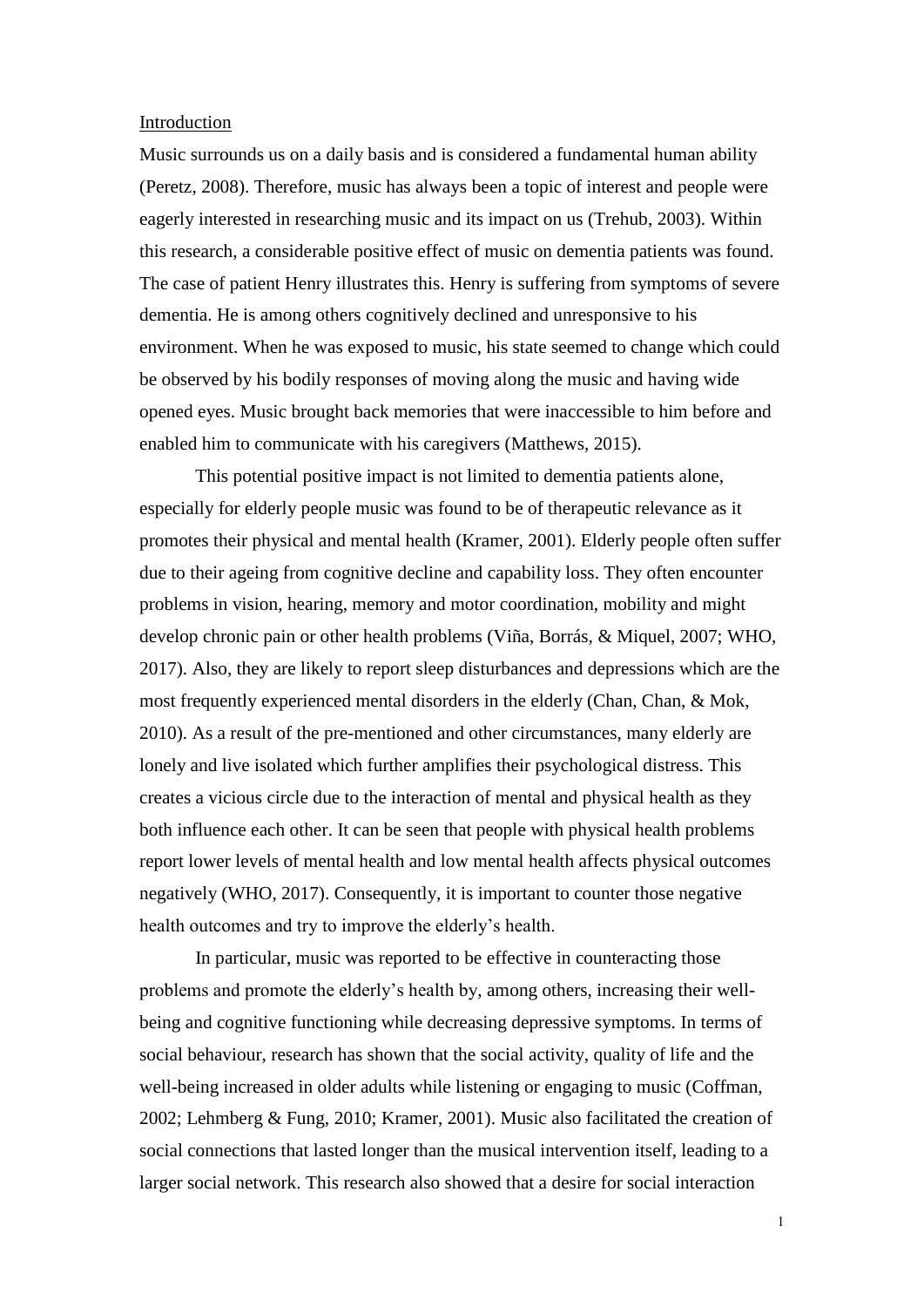was a reason to engage in a musical intervention in the first place (Lehmberg & Fung, 2010). Concerning the elderly's cognition, music was found to improve language functioning and the attention span (Kramer, 2001). A study researching the effect of music on elderly with dementia found that music influenced cognition in mild and moderate dementia patients by prolonging the cognitive decay. In particular, their cognition did not further decline over the time of the intervention for all measured dimensions of the MMSE (Mini-Mental State Examination) for example in orientation in place and time, attention, recall and language functioning. A notable increase of cognitive functioning was found in the short term recall of dementia patients (Chu et al., 2014). With regard to the elderly's mental health, it was seen that musical interventions improve the sleep quality and also decrease depression in elderly with and without dementia (Chan, Chan, & Mok, 2010; Chu et al., 2014). One possible explanation is the distraction from negative feelings towards pleasurable emotions while listening to or engaging with music. So, music was observed to alleviate the mood of dementia patients and, therefore, reduced depression (Chu et al, 2014).

Studies show that music-induced emotions go along with listening to music (cf. Vuoskoski & Eerola, 2011). It was observed that music can evoke emotions in the same way as emotion-eliciting events themselves. Also, music can lead to imagination or recall of memories that are loaded with strong emotional associations. By arousing those memories, music can create similar but weaker emotions compared to the original experienced ones (Scherer, 2004). Important to note here is that musical memory is mostly preserved over the lifespan and it has the power to stimulate personal memories. This is not only the case for healthy ageing people but also for many dementia patients which also explains why patient Henry could remember memories that were inaccessible to him before listening to music (Cuddy, Sikka, & Vanstone, 2015). Music can also facilitate the experience of emotions. Pre-existing feelings can be triggered by music which makes it harder to control these emotions and they are more likely to be revealed (Scherer, 2004). Music-induced experiences are also dependent on other factors, like on mood and personality which can influence the intensity of experienced emotions. It was found that positive and active moods, as well as the personality traits agreeableness and openness, are associated with a bigger impact on the perception of emotions (Vuoskoski & Eerola, 2011).

Emotions also have an arousing and relaxing impact on people. In psychology, arousal is defined as "the state of being physiologically alert, awake, and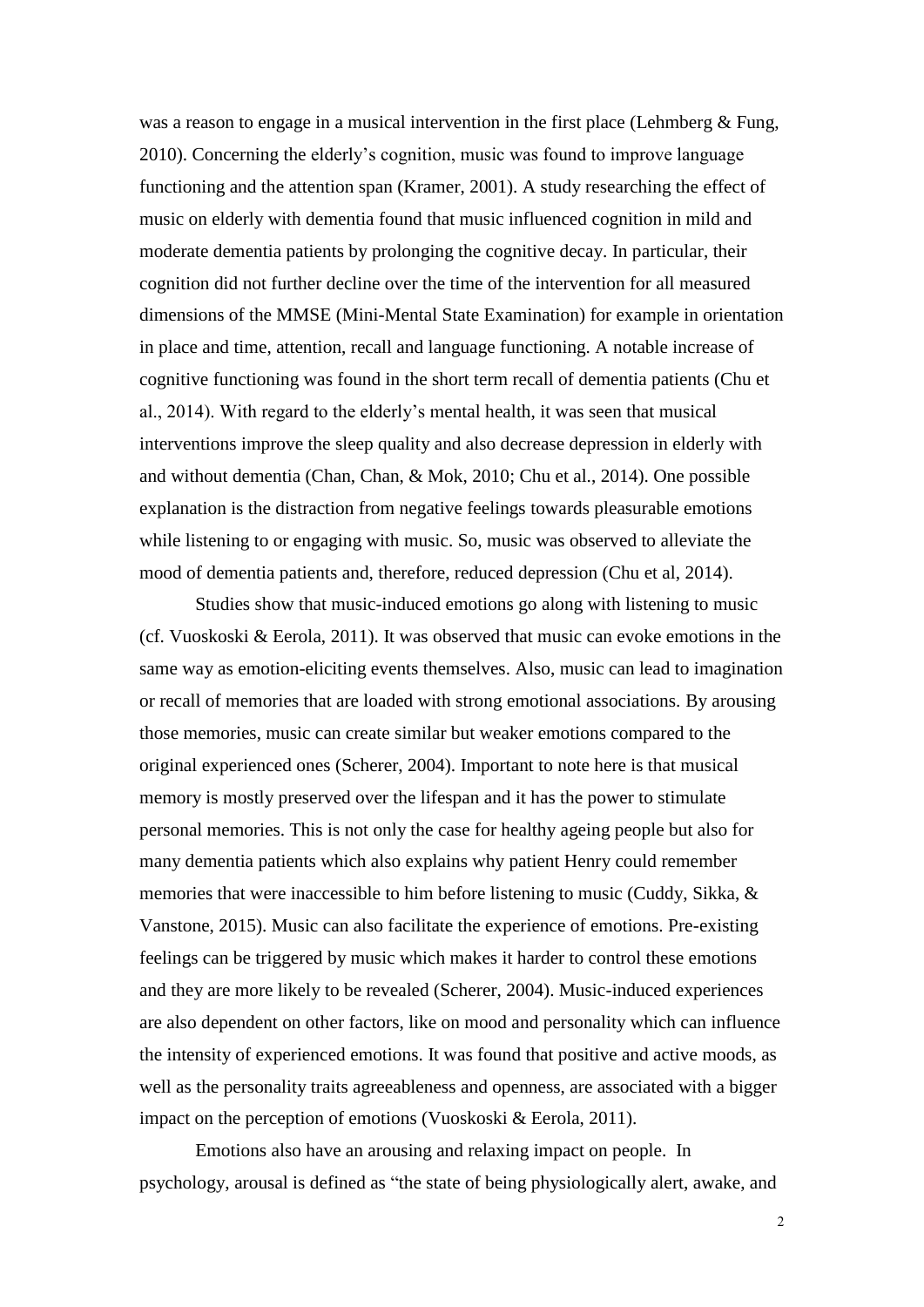attentive" (Study.com, n.d.) while relaxation is defined as the "reduction of the mind's noise and the body's activity" (Kramer, 2001, p.192), meaning that arousal and relaxation have opposing effects on people. Arousal is triggered by emotions and as music influences emotions, arousal is elicited in a more intense way. This underlies the view that music-induced emotions do not differ from natural or real experienced emotions (Rickard, 2004). Also, arousal has an effect on cognitive performance which enhances people's spatial abilities (Schellenberg, 2005). Music does not only arouse people, but it also relaxes them which can be seen as for instance in decreased anxiety states (Davis & Thaut, 1989). It was found that the perceived relaxation was highest while listening to classical and self-selected relaxing music compared to listening to hard rock music (Burns, Labbé, Williams, & McCall, 1999). Also, listening to familiar music relaxed people and created a positive mood, whereas depressive symptoms decreased (Chu et al., 2014). Due to the previously mentioned indications, it can be assumed that music influences emotions, arousal and relaxation, well-being and the quality of life, cognition and social behaviour.

Music comprises of several elements that taken together lead to what is experienced as music. According to Jacobsen (2000), music basically is made up of seven different elements: rhythm, dynamics, melody, harmony, texture, tone colour and form. Changes in these can account for all variations in various kinds of music and each element may have a different effect on the listener. Hence, it is important to introduce these properties and be able to differentiate between them. The rhythm of a piece of music consists of four sub-elements: the beat, the tempo, the meter and the syncopation. The beat is the basic unit of regularly repeating pulses, the tempo is the speed of the beat which can range from slow (40-107 beats per minute) to fast (108- 208 beats per minute), the meter is a recurring accent pattern and syncopation is an indication for a tune to be off-beat. The dynamics of music are about the relative quietness or loudness ranging from piano (quiet) to forte (loud). The element melody is the arrangement of sounds and comprises the pitch which is the frequency of sounds (Jacobsen, 2000). The mode of a song is connected to the pitch. There is a differentiation between a major and a minor mode, a major mode having larger intervals between the first and third and the first and sixth pitch, compared to a minor mode (Gagnon & Peretz, 2003). Harmony is the sound when tones are played simultaneously and can create dissonance which is a harsh harmony or consonance which is pleasant harmony. The texture is about the relationship between musical

3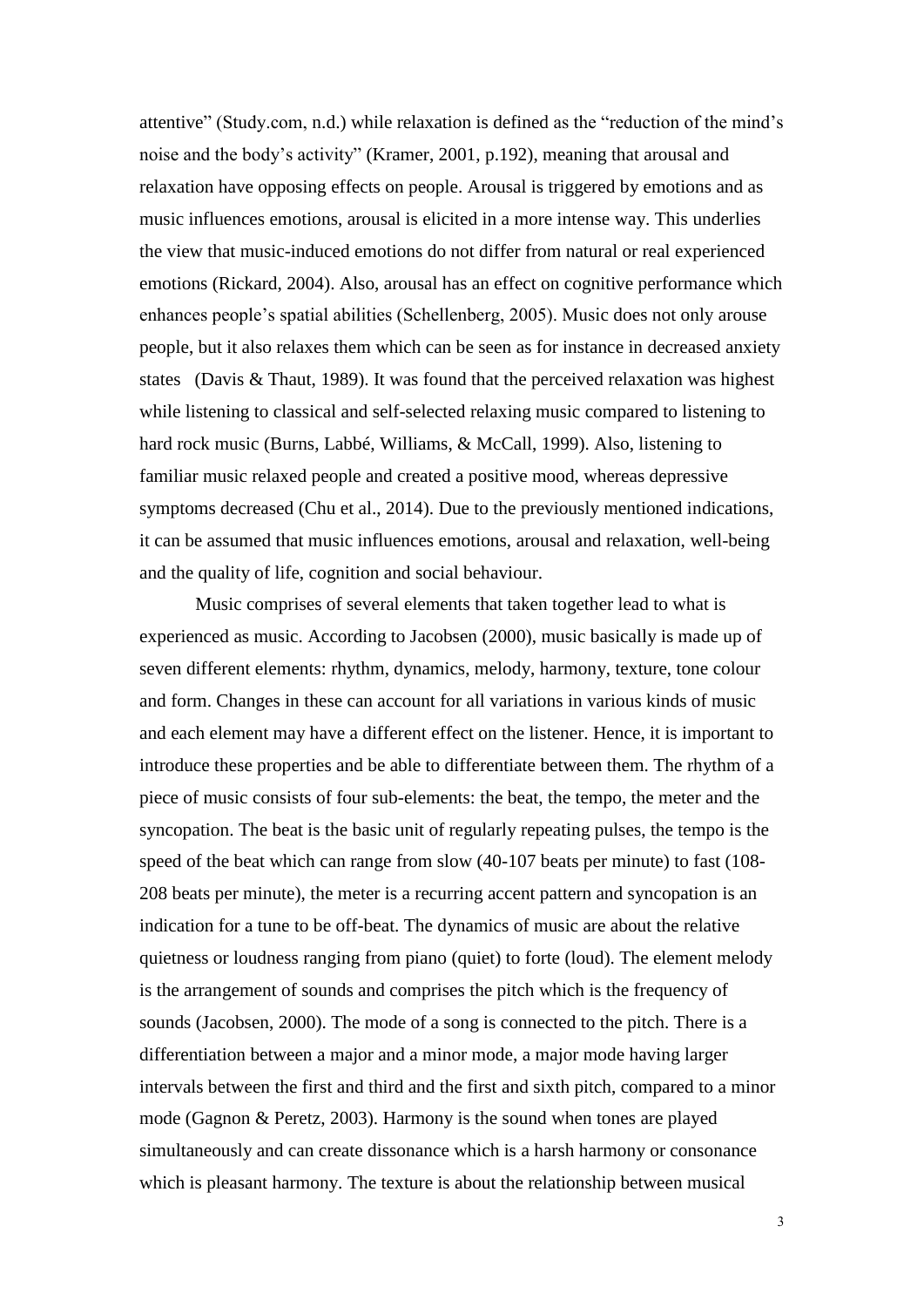lines and melodies. A further element of music is the tone colour. It is described as "the characteristic sound of an instrument or voice" (Jacobsen, 2000, p. 25). Therefore, due to the tone colour, one can differentiate a voice or an instrument from another. Lastly, the form of music combines all described elements in a composition (Jacobsen, 2000).

Research has shown that music as a combination of all musical elements has a positive effect on people. But some studies did not only explore the effect of music as a whole but also tested the impact of individual musical elements on people. It was observed that a rapid pitch stimulates people and a slow pitch relaxes them (Kramer, 2001). Stimulation is also triggered by a fast tempo and a major mode which enhances people's cognitive performance through increased mood and arousal levels (Husain, Thompson, & Schellenberg, 2002). An example of the relaxing impact of music can be seen in Buntrock's (n.d.) "Integrative Music-Relaxation". This relaxation music does not only make use of the music's pitch but also makes adaptations of features like tempo, dynamics and frequency scope. According to Kramer (2001), the intensity of music creates feelings of intimacy or protection by being soft or loud, respectively. Concerning emotions, it was seen that tone colour and its dependency on rhythm trigger different emotions in people due to its associations on previous emotional experiences (Kramer, 2001). With regard to the elderly's mental health, soft and slow music improves sleep quality and alleviates depressive symptoms (Chan, Chan, & Mok, 2010).

So far, it could be seen that music has a potential positive influence on people. Especially, in the context of elderly people, music showed a promising groundwork and health benefits which makes it worth to look further into this issue. Until now, there is a gap in the literature as no systematic literature review was conducted on the effect of music and musical elements on elderly people. Therefore, the following scoped systematic literature review tried to enhance the evidence-based practice by summarizing existing findings and aimed at creating an overview in this field. The purpose of this study is to explore the effect of music and musical elements on elderly people, in particular on their emotions, arousal and relaxation state, well-being and quality of life and cognition. This will be explored by tackling the five below mentioned research questions.

> 1. What kind of music and which musical elements are currently applied in the care of the elderly?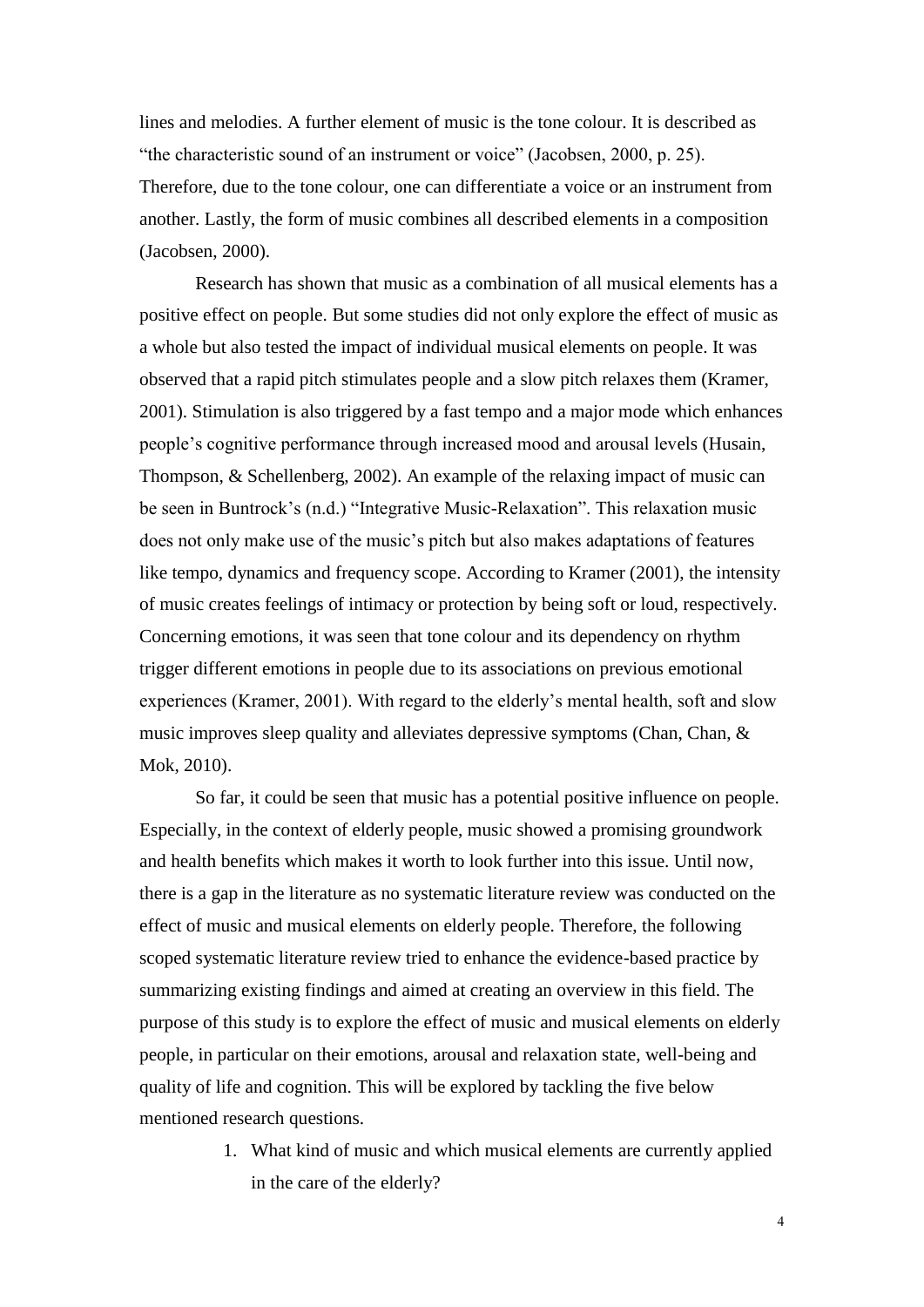- 2. What are the effects of music on the arousal and relaxation of the elderly?
- 3. What are the effects of music on social behaviour like communication/ participation in the elderly?
- 4. What are the effects of music on well-being and the quality of life?
- 5. What are the effects of music on the elderly's cognition or performance?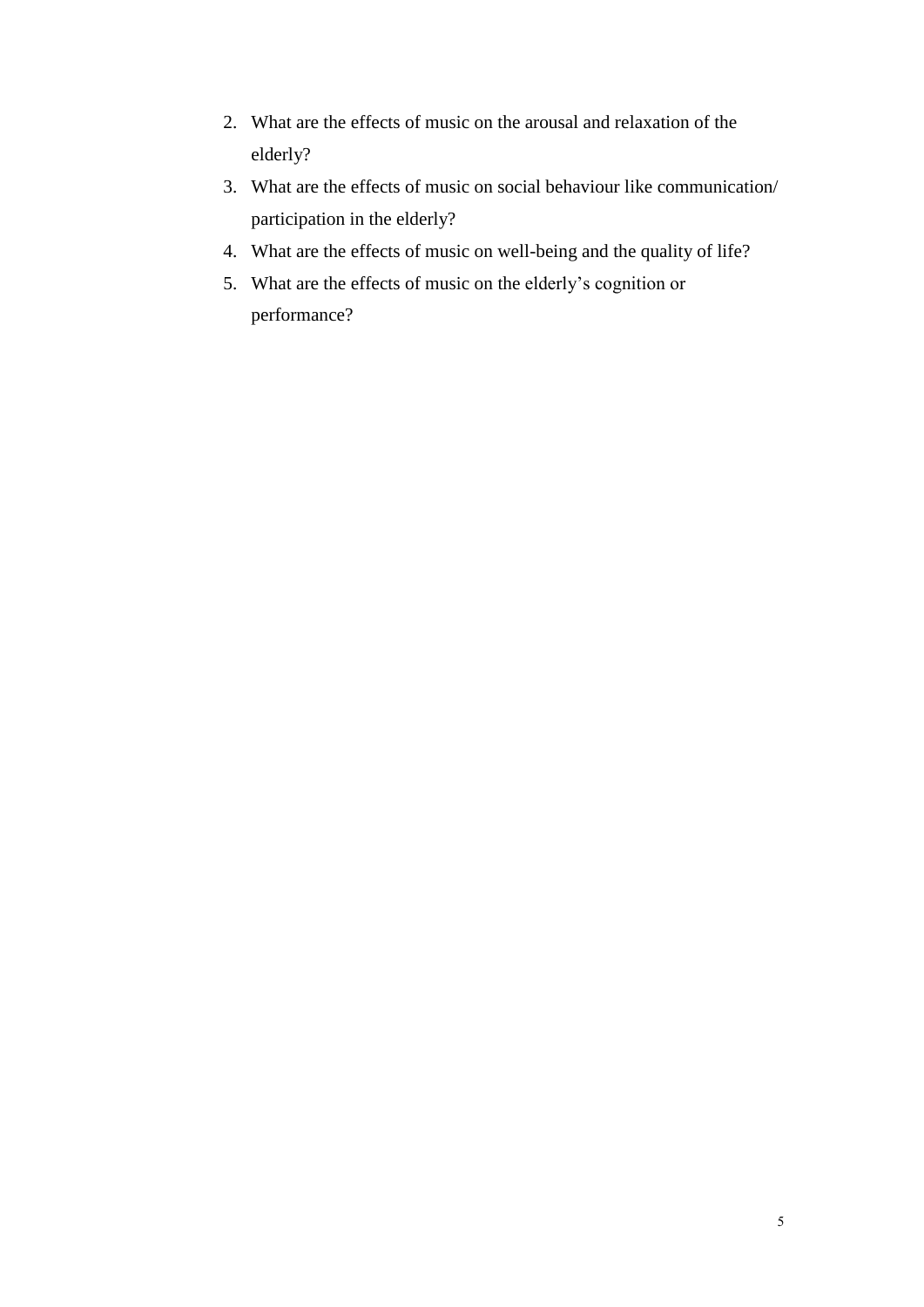## Method

#### Scope of the study

The study was a scoped systematic literature review that explored existing literature regarding the usage and effect of music and its elements on elderly people with respect to the elderly's arousal/relaxation level, their social behaviour, their wellbeing and quality of life, their cognition and their emotions.

## Eligibility criteria

The 203 found documents were systematically analysed with regard to the following eligibility criteria in accordance with "PICO" (Population, Intervention, Comparison/Context, and Outcome).

The chosen target population was elderly people, so only studies that explored an effect on elderly people were included. As some articles do not use the term elderly but older or old adult, a limitation of at least 50 years of age was set. Excluded from the search were all other population groups. The systematic review aimed at synthesising research on music and in particular musical elements on elderly people. Therefore, various kinds of interventions including music and musical elements were of relevance. With regard to the 'C' of the PICO, a comparison group was not applicable and studies including single groups or reviews were also taken into account. The outcomes included at least one aspect of music in combination with elderly people, combined with the impact on them in the form of arousal, relaxation, social behaviour, well-being, quality of life or cognition. Further exclusion criteria were studies that were published in 2009 or earlier or studies published in a language different than English Also, studies that were neither articles nor reviews, as well as published other than in journals, were excluded.

## Information source

As this review was conducted in the form of a scoped systematic literature review in terms of a Bachelor thesis, only one electronic database was screened for results. It was chosen to research within the database Scopus in order to find peer-reviewed journal articles aimed at answering the research questions.

## Search strategy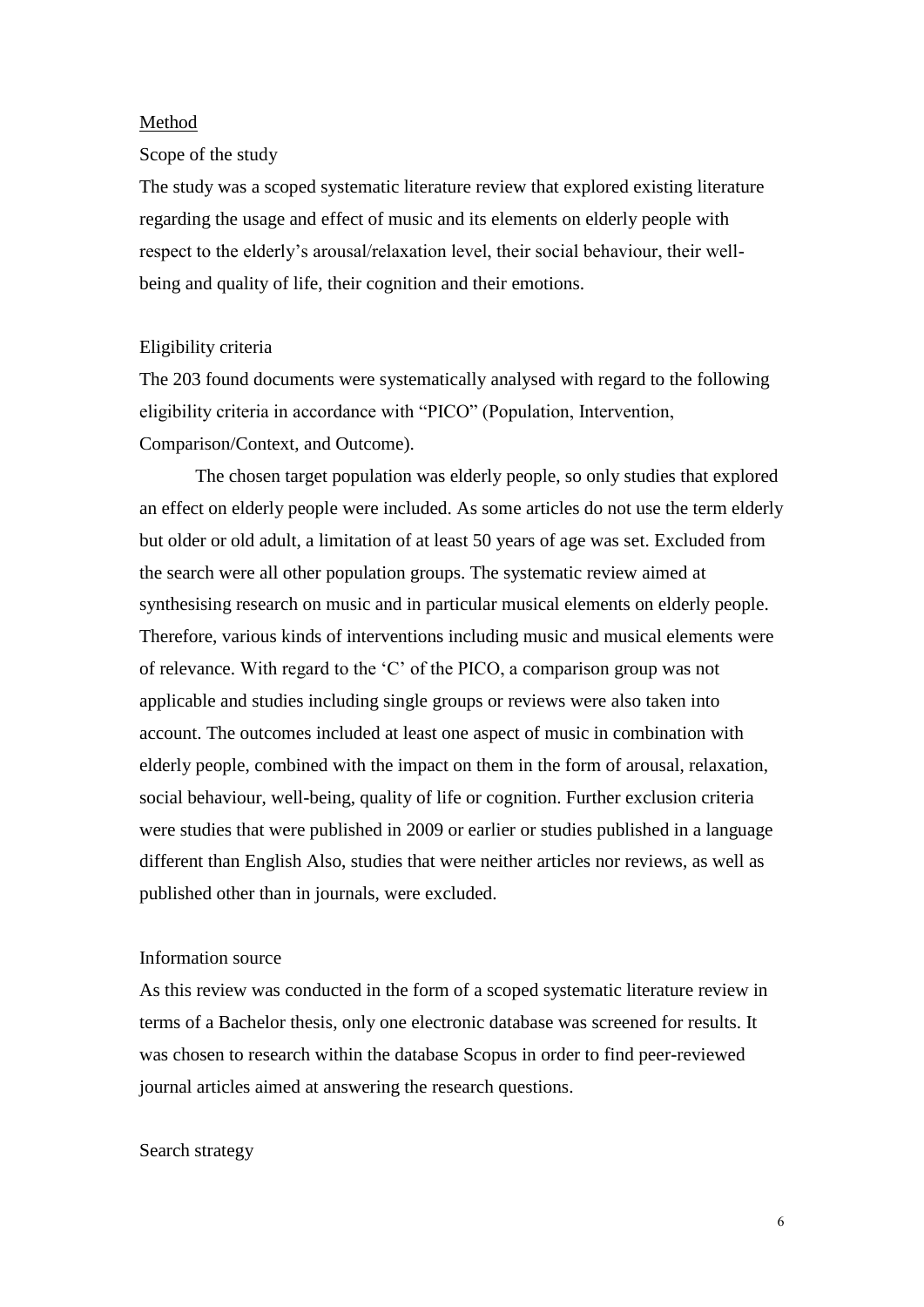The search strategy included controlled vocabulary through the usage of MeSH words (Medical Subject Headings) and text words. It also included three key concepts. The first set was about music and its properties. The review aimed at exploring the effect of music, but especially the effect of musical elements on elderly people. Therefore, music was searched only in combination with its elements. The following search string was created:

*music\* AND (rhythm OR dynamics OR melody OR harmony OR texture OR "tone colour" OR beat OR tempo OR meter OR syncopation)*

The second key concept involved the target group of elderly people. Here, synonyms and commonly used words in the research were chosen to ensure receiving all available studies on this target group. This led to the following search string: *Elder\* AND ageing OR aging OR aged OR "older adult"*

The third set of words revolved around the factors that are influenced by music in the elderly. This comprised the arousal and relaxation state, social behaviour like communication and participation and the well-being and the quality of life. The following search was used for this set:

*Arousal OR "arousal state" OR relax\* OR "social communication" OR "social participation" OR "social inclusion" OR wellbeing OR "well-being" OR "quality of life"*

The combination of those three sets were connected with the Boolean operator "AND". From each set of words, at least one word had to be in either the title, the keyword or the abstract. This resulted in a total amount of 203 documents. The following table (Table 1) represents the creation of the search string and summarizes the screening process that is explained in the following.

|         | <b>Table 1:</b> Summary of the search strategy                      |       |           |
|---------|---------------------------------------------------------------------|-------|-----------|
| Set     | Search string                                                       | Scope | Number of |
|         |                                                                     |       | entries   |
|         | music* AND (rhythm OR dynamics OR melody OR harmony OR text         | All   | 166,842   |
|         | ure OR "tone colour" OR beat OR tempo OR meter OR syncopation)      |       |           |
| 2       | Elder* AND ageing OR aging OR aged OR "older adult"                 | All   | 7,793,617 |
| 3       | Arousal OR "arousal state" OR relax * OR "social communication" OR  | All   | 3,198,183 |
|         | "social participation" OR "social inclusion" OR wellbeing OR "well- |       |           |
|         | being" OR "quality of life"                                         |       |           |
| $1+2+3$ | ((music* AND (rhythm OR dynamics OR melody OR harmony OR            | All   | 9,414     |
|         | texture OR "tone colour" OR beat OR tempo OR meter OR               |       |           |
|         | syncopation)) AND (elder* OR ageing OR aging OR aged OR "older      |       |           |
|         | adult") AND (arousal OR "arousal state" OR relax* OR "social        |       |           |

**Table 1:** *Summary of the search strategy*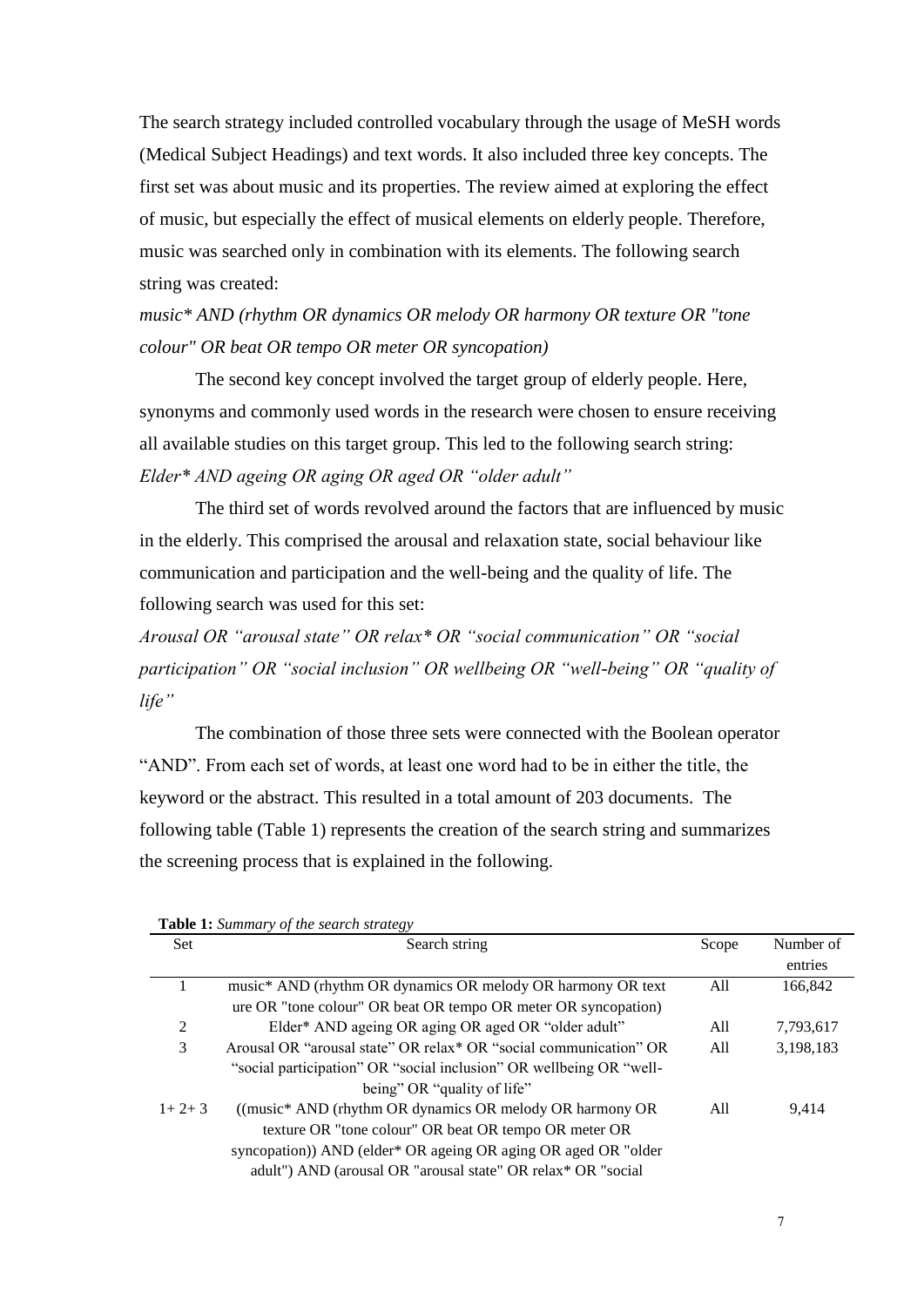|        | communication" OR "social participation" OR "social inclusion" OR |          |     |
|--------|-------------------------------------------------------------------|----------|-----|
|        | wellbeing OR "well-being" OR "quality of life"))                  |          |     |
| $1+2+$ | TITLE-ABS-KEY ((music* AND (rhythm OR dynamics OR melody)         | Title.   | 203 |
| $3+$   | OR harmony OR texture OR "tone colour" OR form OR beat OR         | keyword  |     |
| Scope  | tempo OR meter OR syncopation) AND (elder* OR ageing OR aging     | and      |     |
|        | OR aged OR "older adult") AND (arousal OR "arousal state" OR      | abstract |     |
|        | relax* OR "social communication" OR "social participation" OR     |          |     |
|        | "social inclusion" OR wellbeing OR "well-being" OR "quality of    |          |     |
|        | life")                                                            |          |     |

## Data extraction

All relevant data giving an overview of the study or answering the research questions were extracted from the ten articles and summarized in three tables to improve the clarity of data. First, results that created a general overview of the studies were pointed out. This included the contributing authors, the date of publication, the study location, the population, the study design and the study context (Table 3). Second, information on the study's objective, its musical intervention, the measurement, the study's quality, the intervention or treatment conditions and the used musical elements within the intervention were comprised and depicted. With regard to the study's quality, the study design and the study's measurement were taken into account and ranked from 1 to 5 in descending order, 1 being the best quality (Table 4). The extracted information from the articles was used to answer the first research question, namely which music or which musical elements are currently applied in the care of the elderly. Lastly, findings giving information on the second to fifth research question (RQ), namely the effect of music on: emotions or physiological arousal, relaxation (RQ2), social behaviour including social communication and social participation (RQ3), well-being or the quality of life (RQ4) and cognition or performance (RQ5), are summarized (Table 5). The sequence of the studies was the same for all tables, being listed alphabetically and being labelled with a number from 1-10.

The extracted data was of three kinds, being statistically significant or representing a suitable finding regarding the research question. A result was considered as statistically significant having a p-value below .001 and .05 or a confidence interval of 95 or 90 per cent. Other findings that did not show statistical relevance but offered a good insight into the item of question were also included. Those results were either taken from interviews or from the author's conclusion and were marked accordingly.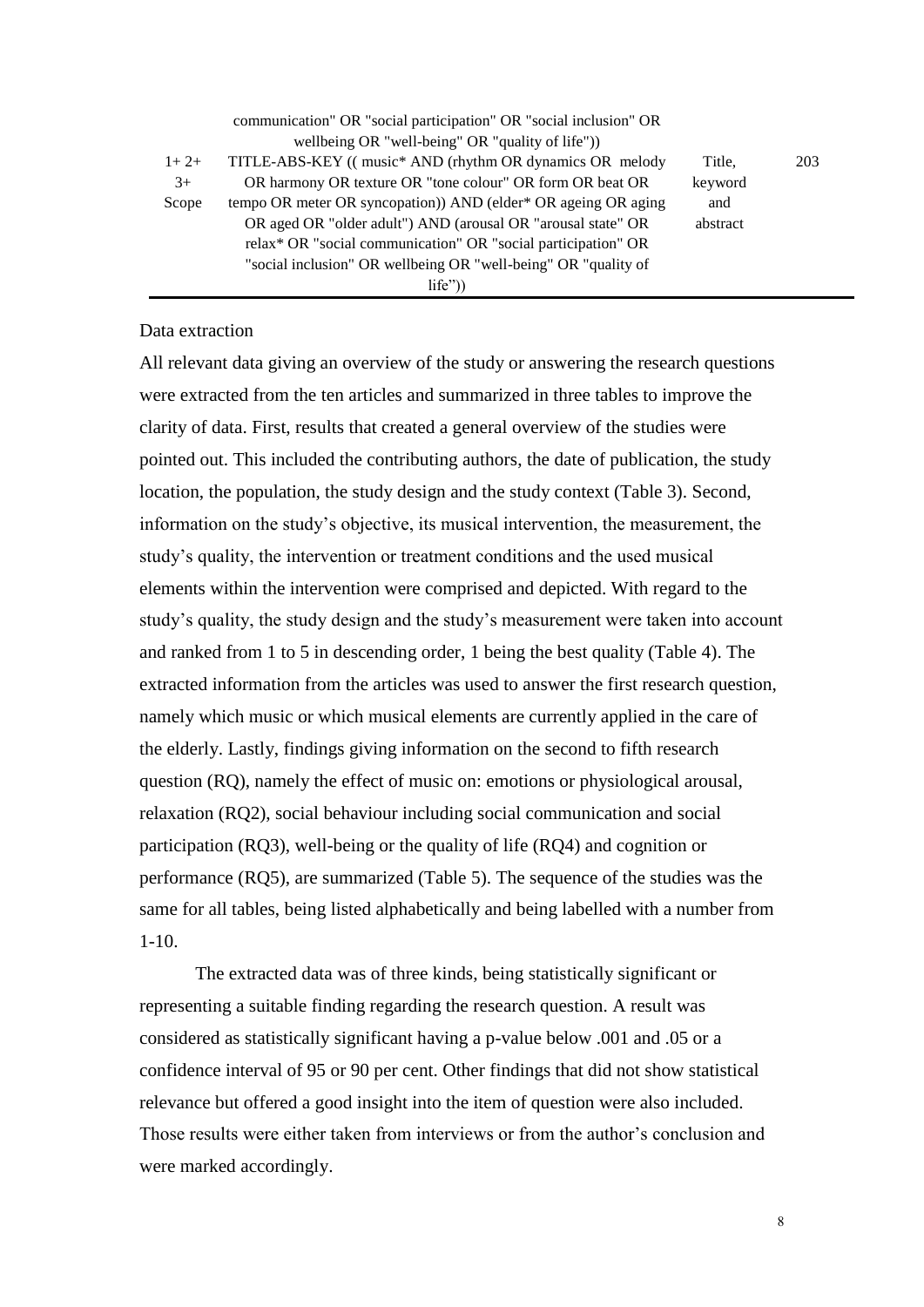## **Results**

## Study selection:

In order to downsize the identified results to relevant ones to perform the further analysis on, several steps were conducted. First, the duplicates were removed and the above-mentioned eligibility criteria were applied. The remaining articles were screened for the title and abstract and non-relevant articles were not further taken into account. All remaining articles were read in the full-text, besides the inaccessible one. Reference checking and citation tracking were undertaken to include further relevant studies. The total amount of articles that were included for further analysis was 10, two of them being reviews. The below-listed figure represents the screening process in more detail.



*Figure 1 Summary of Study Selection*

## Study characteristics

In total, N=10 studies were selected based on the given eligibility criteria (see Table 3). The used study designs were predominantly RCTs [4,5,6,8,10], while also two reviews were included [2,3], as well as a qualitative study [1], a quasi-experimental study [9] and a single group study [7]. The ten found articles were published within the last seven years, were conducted all over the world and included the elderly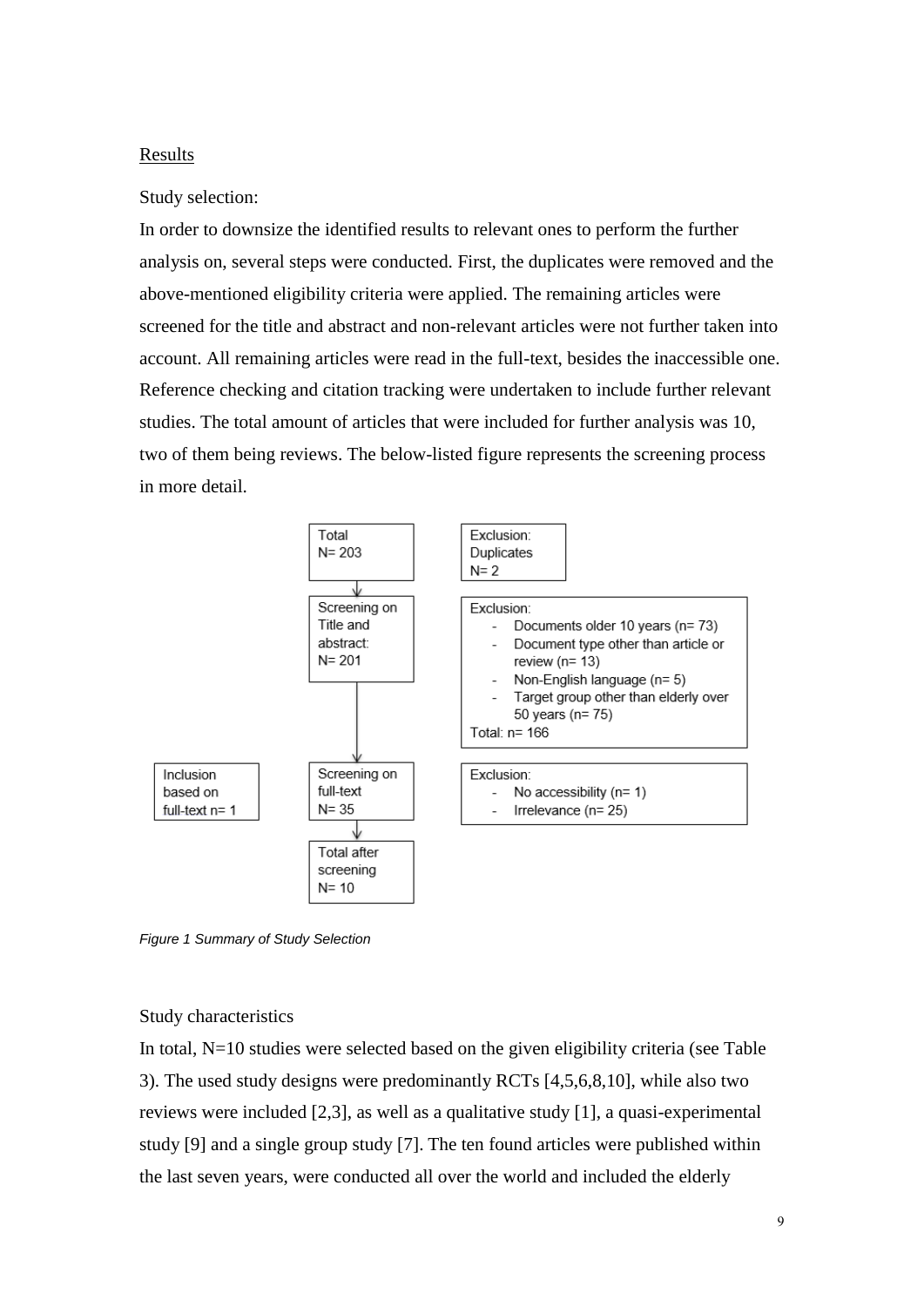population older than 50 years. The studies tested their intervention on dementia patients [2,3,8,9], Parkinson's disease patients [2, 6], depressed elderly [7], graduates from a cardiac rehabilitation [1] and healthy elderly people [4,5,10]. All studies were conducted in a controlled setting, including care contexts [1,3,6-10] or laboratory settings [4,5]. A summary of those findings is depicted in Table 3.

The studies tested different musical interventions on the elderly and made use of music in different ways. Some interventions exposed the elderly to self-selected music [1,7] others confronted them with melodies or excerpts with different features [4,5] or participants had to attend a more complex intervention going beyond the sole listening to acoustic stimuli by being interactive [6, 8-10]. Those interactive interventions included an additional engagement to music by playing an instrument or performing exercises [6,8,10] or taking part in listening and engaging with a live performance [9]. The study's objectives, the interventions and the kind of used music are summarized in Table 4.

## Assessing the quality of studies

In order to weight the results of the studies, the quality of the studies needed to be assessed. This aimed at preventing from over- or underestimating given results of studies. With regard to the study's quality, the quality of the study's design and the study's measurement was assessed. The study design and, therefore, the level of evidence was evaluated with the below-mentioned table developed by Ackley, Swan, Ladwig & Tucker (2008) (see Table 2). The level of evidence ranged from Level I to Level VII.

Most of the studies had a good level of evidence, by being the second level of evidence as RCT's [4,5,6,8,10] or the third level of evidence by being quasiexperimental studies [9]. Less good study designs were systematic reviews of descriptive and qualitative studies (Level V) [2,3] and single group or qualitative designs (Level VI) [1, 7].

The quality of the study's measurement was assessed by two criteria. First, it needed to be clear to the reader how a given construct was measured, exceptionally well-known measures. Second, a good study needed to possess good psychometric properties. Good psychometric properties were indicated by a good reliability coefficient (*r*>.80) and if given -but not necessarily- a good validity (*r*>.30). A study of bad quality did not mention the measurement or had no available outside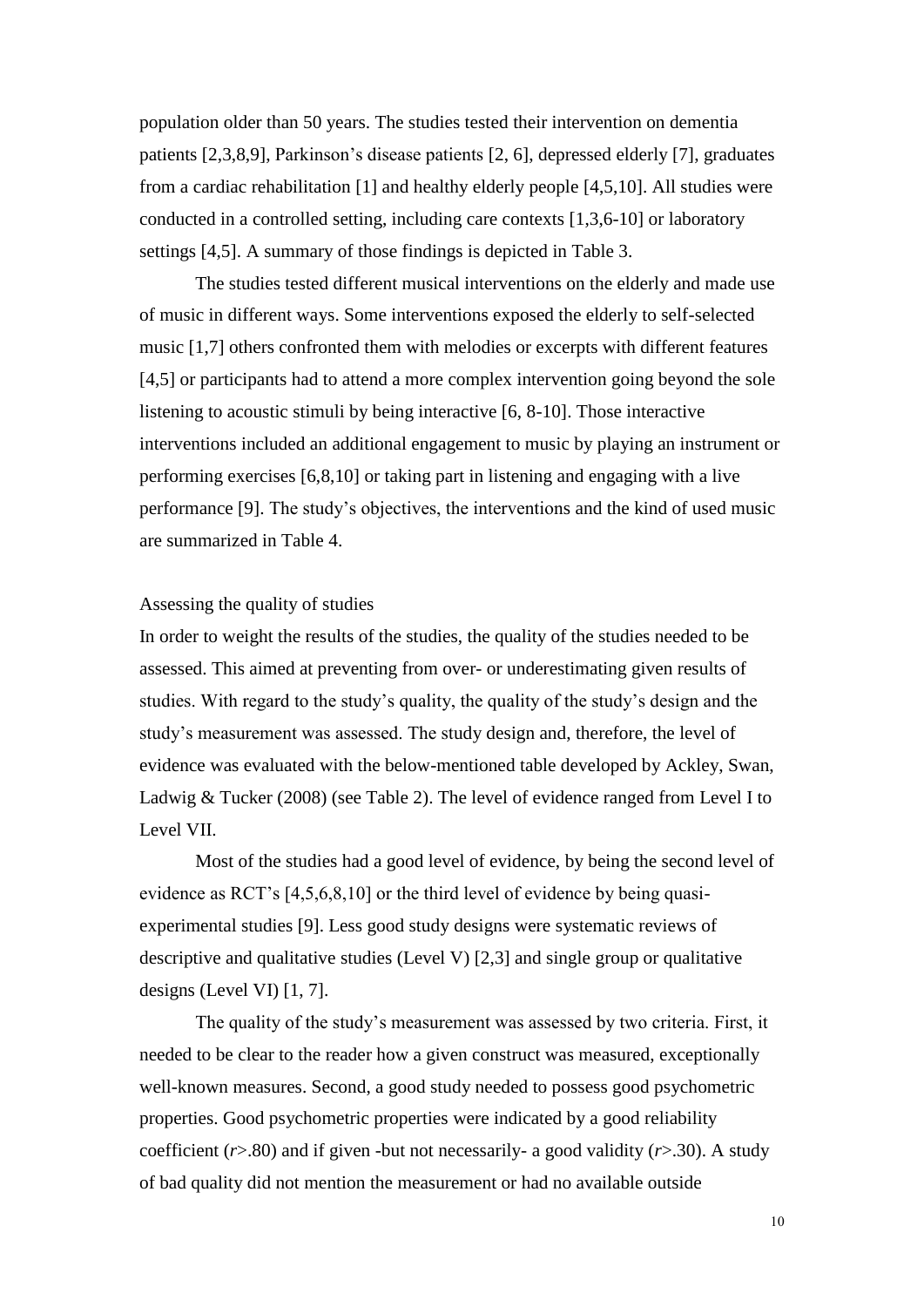information. The second criterion for a study of poor quality included measures with reliability coefficients below .80 and validity coefficients below .30. A study not giving information about the reliability or indicating reliability without giving information about its reliability coefficient was as neutral considered. With the exception of the two reviews that neither included reported measures nor reliabilities, all studies could be screened for the criteria of the measurement's quality. Concerning the first criterion, namely the usage of a well-known or a well-explained measure, it could be seen that all studies [4-10] but one [1] fulfilled the criterion and had good quality in this aspect. The one study failing this criterion made use of a not explained measure which also had no available outside information on it.

The second formulated criterion to assess the quality of the measurement was about the reliability of the study's measure. A study was regarded of good quality if the reliability coefficient was at least .80. It was found that no study [1,4-8, 10] except for one [9] recorded reliabilities for their measurement. But for this study, it also needs to be noted that the Cronbach's alpha was only higher than .80 in all subdimensions for mild dementia patients, but not for severe dementia patients. The Cronbach's *α* ranged from not reliable to reliable depending on the subscale (*α*=.61- .85). One study reported a good reliability of its measure but did not indicate the reliability coefficient, leaving it open to the reader what a good reliability means to the author [7]. Another study did not explicitly indicate the reliability of the measure but it became clear to the reader that the codes of the interview possessed a good inter-rater reliability [1]. Though, both studies were handled as a study that did not report on reliabilities at all. No study gave information about the validity of the used measure [1, 4-10].

Taken together, the quality of studies could be expressed in five degrees. The first-degree study had a good quality of its study design (Level III) and contained both, a well-known measurement and a good reliability coefficient [9]. Second-degree studies were RCTs (Level II) and comprised a well-known measure but did not indicate the measurement's reliability [4,5,6,8,10]. Studies of third-degree were reviews of qualitative or descriptive studies (Level V) that neither reported a measure, nor its reliability due to its study design [2,3]. The fourth-degree study was a single group design (Level VI) which included a good measurement but did not state its reliability. The study with the overall poorest quality was of qualitative nature and did neither contain a description of its measurement -not being available on the internet as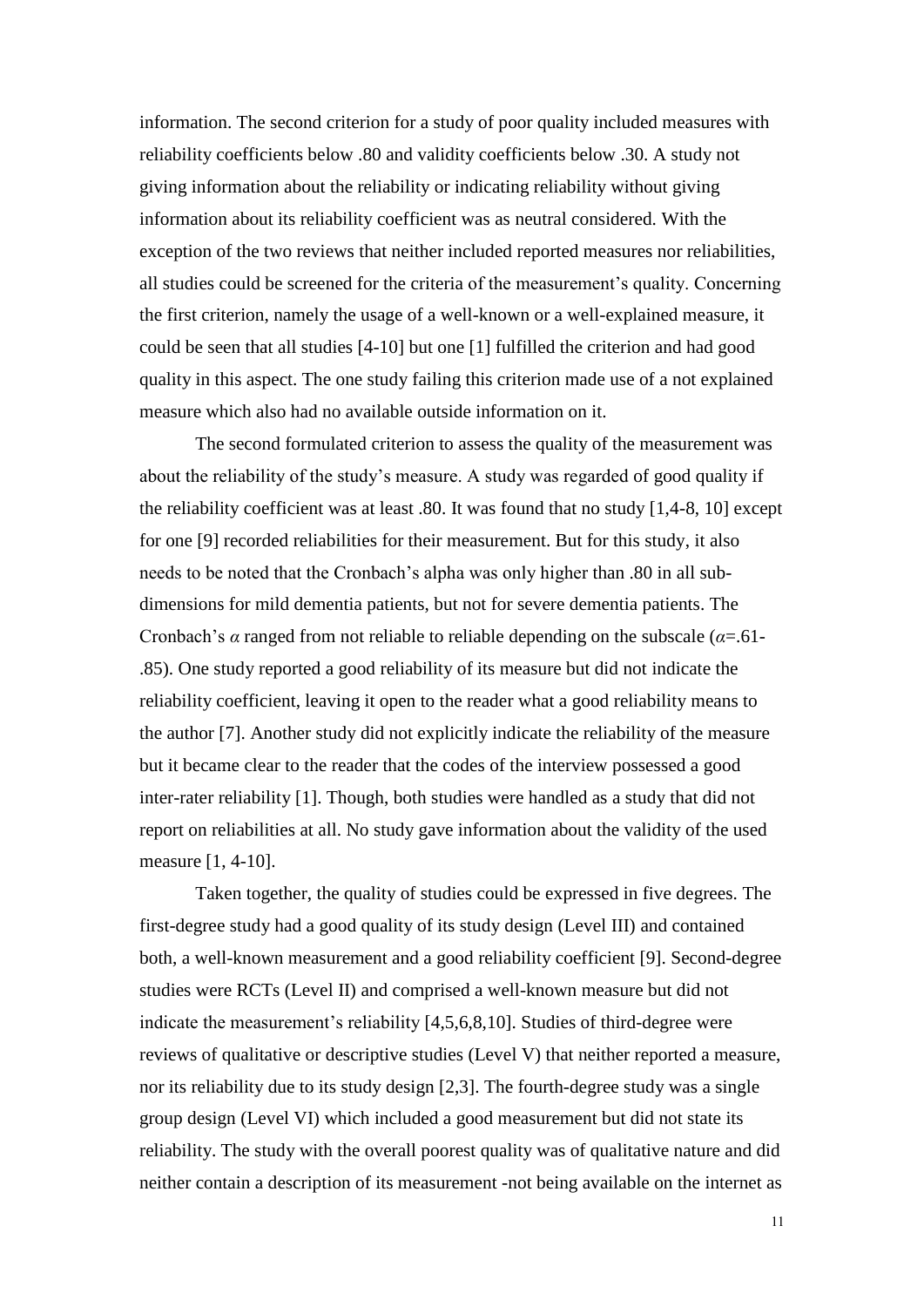well-, nor a reliability of its measure [1]. A summary of the study's quality can be seen in Table 4, indicating the quality of a study from 1-5, one being the best.

## **Table 2.**

Levels of evidence to assess the study's design

| Levels of                                                                                  | Description                                                                           |  |  |  |  |
|--------------------------------------------------------------------------------------------|---------------------------------------------------------------------------------------|--|--|--|--|
| evidence                                                                                   |                                                                                       |  |  |  |  |
| I                                                                                          | Evidence from a systematic review or meta-analysis of all relevant RCTs               |  |  |  |  |
|                                                                                            | (randomized controlled trial) or evidence-based clinical practice guidelines based on |  |  |  |  |
|                                                                                            | systematic reviews of RCTs or three or more RCTs of good quality that have similar    |  |  |  |  |
|                                                                                            | results.                                                                              |  |  |  |  |
| $\mathbf{I}$                                                                               | Evidence obtained from at least one well-designed RCT (e.g. large multi-site RCT).    |  |  |  |  |
| Ш                                                                                          | Evidence obtained from well-designed controlled trials without randomization (i.e.    |  |  |  |  |
|                                                                                            | quasi-experimental).                                                                  |  |  |  |  |
| IV                                                                                         | Evidence from well-designed case-control or cohort studies.                           |  |  |  |  |
| V                                                                                          | Evidence from systematic reviews of descriptive and qualitative studies (meta-        |  |  |  |  |
|                                                                                            | synthesis).                                                                           |  |  |  |  |
| VI                                                                                         | Evidence from a single descriptive or qualitative study.                              |  |  |  |  |
| VII                                                                                        | Evidence from the opinion of authorities and/or reports of expert committees.         |  |  |  |  |
| Note.                                                                                      |                                                                                       |  |  |  |  |
| The mentioned table was designed and written by: Ackley, B. J., Swan, B. A., Ladwig, G., & |                                                                                       |  |  |  |  |

Tucker, S. (2008). *Evidence-based nursing care guidelines: Medical-surgical interventions*. (p. 7) Mosby Elsevier.

Results answering the research questions

*1. What kind of music and which musical elements are currently applied in the care of the elderly?*

Currently, different kinds of music and musical elements are applied in the care of the elderly. Two interventions made use of self-selected music [1,7]. One of them researched the commonalities between those selected musical pieces that were chosen for a walking-based exercise with the aid of the SMMA (Structural Model of Music Analysis) and came to the conclusion that many musical features were similar and, therefore, considered them as important for exercises. Among others, the selected music pieces predominantly contained the following musical features: a single duple and consistent metre, a predictable and consistent rhythm with repeating motives, no alterations in tempo, a diatonic and major tone, consonant and predictable harmony, thick texture and a variable volume [1]. The other study focussing on self-selected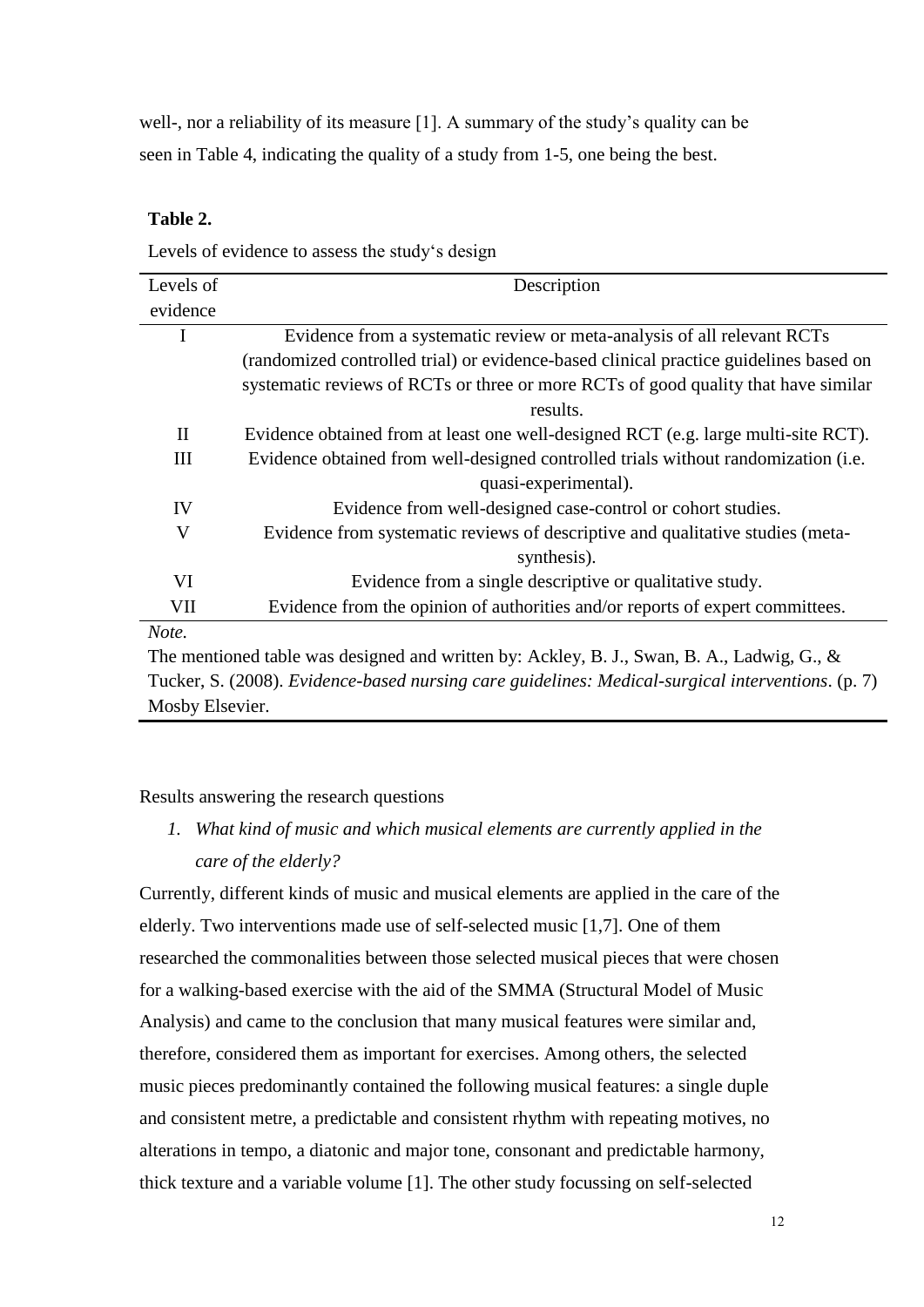music explored, in particular, the effect of volume and tempo. The participant's task was adjusting the tempo and volume in accordance with their arousal and valance values in order to make the music sound happier [7].

Another intervention also focussed on the effect of tempo but in combination with the mode of the music. In this intervention, unfamiliar melodies based on four emotions (happy, sad, fearful, and peaceful) were presented to the participants. Those emotions were made by the combination of tempo and mode. Happy excerpts included a major mode and a high tempo and were, therefore, positive and high in arousal; peaceful excerpts had an intermediate tempo, being positive and low in arousal; sad excerpts consisted of a minor mode and a slow tempo, being negative and high in arousal; and lastly, fearful excerpts had a minor chord on the third and sixth degree and represented negative valence and low-arousal [5].

Among the interventions, there were five with a special kind of music, mostly being interactive or including a specifically developed form of music [4,6,8-10]. Two of them researched the effect of rhythm [6,10]. One is the Ronnie Gardiner Rhythm Music (RGRM), the other is the Rhythm-centred music making (RMM). Both interventions made use of rhythmic exercises. While the RMM solely focussed on engaging with simple rhythmic instruments like drums, shakers or wood blocks, the RGRM also included other elements like classical music and relaxation tasks. Another interactive intervention was a live music performance where residents of an elderly home were actively engaged to sing and move along the music [9]. The last interactive music intervention used a facilitator engaging with the participant who listened to individualized music which was related to the participant's own positive memories of joy and pleasure [8]. There is also an intervention aiming at relaxing the participants with the aid of Meditative Binaural Music (MBM). This intervention was based on sine tones which were presented to each ear with slightly different frequencies [4].

Lastly, there were two reviews [2,3]. One of them evaluated interventions about the nutritional status of elderly in the care context and reported about the impact of music in general [3]. The other reported about underlying mechanisms of music and potential explaining theories giving examples of partly musical interventions like the Rhythmic Auditory Stimulation intervention which was described to activate the neural circuits and, therefore, facilitating the motor functioning in Parkinson's disease patients through rhythm [2].

13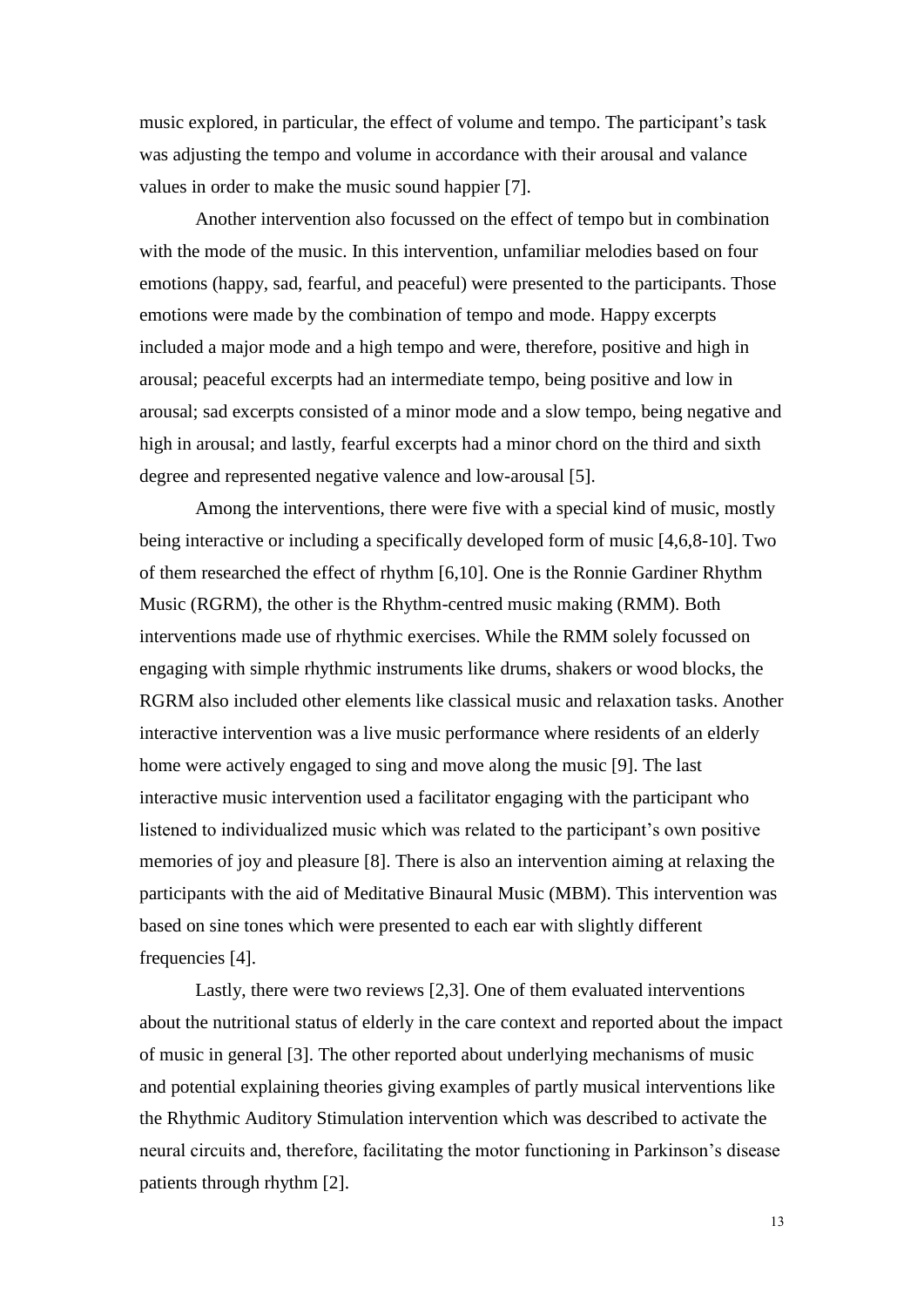To summarize, currently, different kinds of musical interventions were explored on the elderly. With regard to the musical elements, some were researched in more detail, including tempo [7,5], volume [7], mode [5] and rhythm [6, 10].

*2. What are the effects of music on the arousal and relaxation of the elderly?* Several studies  $[N=8]$  reported in any form on the impact of music on the arousal and relaxation level of elderly people [1-5,7-9]. With regard to the arousal of elderly and their emotions, five studies noted statistical significant effects of music on the elderly [4,5,7-9]. While four of them reported either improvements on emotions or the arousal level [4,5,8,9], one study only observed improvements in the elderly's emotions but not in the arousal level [7]. Concerning the quality of the study, it can be said that all [4,5,8,9] except one [7] had a calculated quality level of 1 or 2 while the study that did not find a statistical effect of music on arousal but on emotions had the quality level of 4. With respect to an intervention that tested the effect of preferred music on depression, significant pleasant emotional states (*p*<.05) were found after the intervention took place [8]. Live music performances were also shown to have a significant positive effect in mild  $(p<.001)$  and severe  $(p<.04)$  dementia patients [9]. The intervention that tested the adjustments of volume and tempo in accordance to arousal and valence values in people with depression showed that the arousal states did not change significantly  $(p=0.33)$  but emotions did, being indicated by significantly increased valence values  $(p<.001)$  [7]. It could be observed that classical, higharousing music is significantly different from the other conditions, namely classical low-arousing music or music with or without binaural beats [4]. Concerning the findings, other than statistically noted ones, music has been reported to trigger arousal or emotions through different mechanisms, namely through memories that are connected to the music that also reconnect with the past, by being positive or happy or by possessing musical elements [1,2,5]. Musical elements that influence the arousal level of elderly were predominantly observed in selected music pieces and include rhythm and time qualities like a consistent meter in duple time and a consistent and predictable rhythm. Also, a faster tempo (<120bpm) aroused the elderly, as well as a thick texture and a variable volume. Additional interviews showed that people, especially, perceived beat and rhythm as energizing and stimulating with regard to their emotions [1].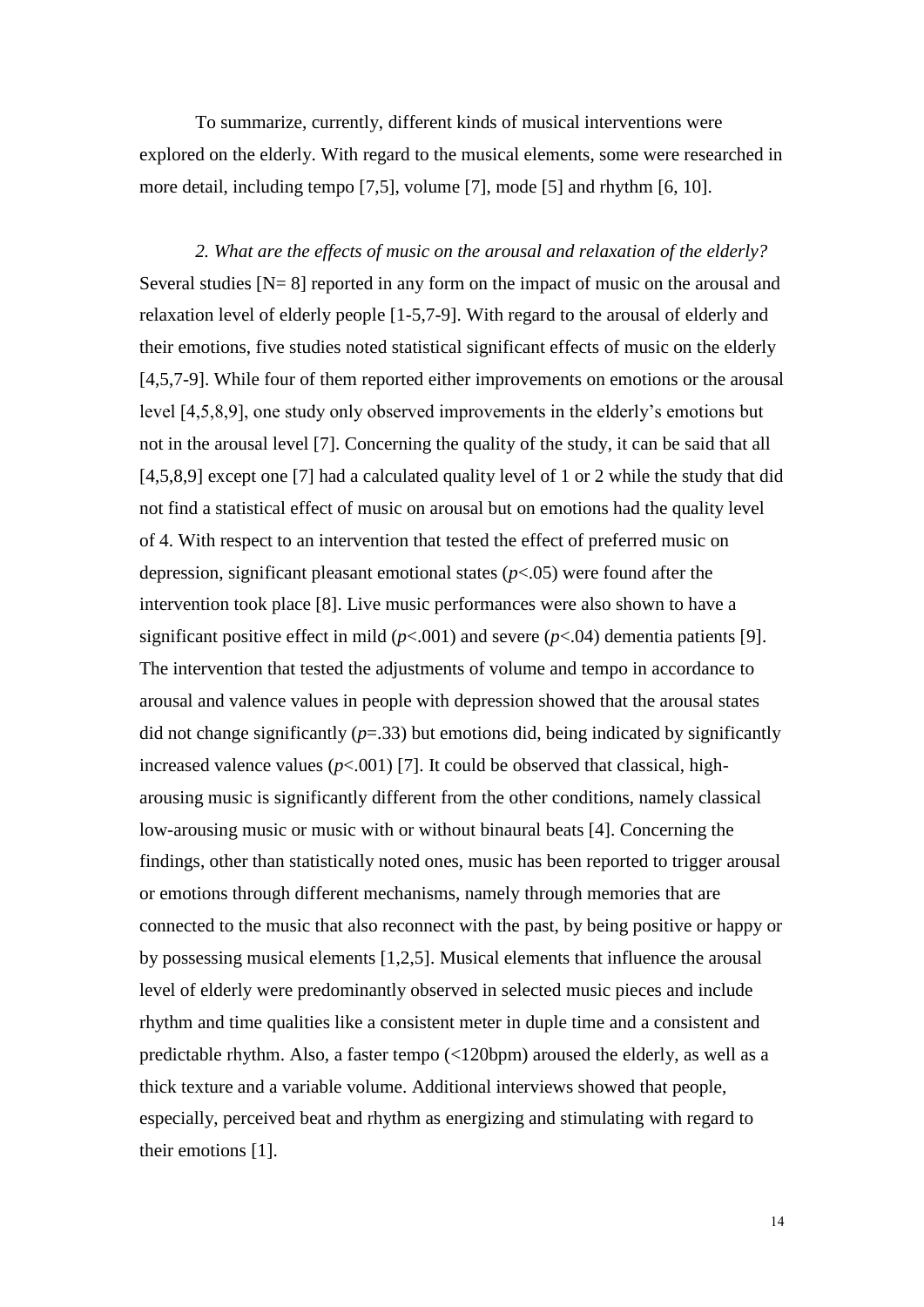With reference to the relaxing impact of music on elderly, no statistically significant effects could be observed. Though in four studies, the authors concluded or participants reported that engaging in musical behaviour like singing or listening to music relaxes the elderly [2-4,8]. All studies had a good calculated quality of being either second or third level quality. Interviews with participants who took part in the MBM intervention recorded that listening to MBM relaxed people, or helped them to relax, especially low-arousing classical music had a relaxing impact on elderly due to its high positive affective states [4].

## *3. What are the effects of music on social behaviour like communication and participation in the elderly?*

Regarding the statistical significance, only two [9,10] out of six studies [1-3,8-10] reporting on social behaviour, noted statistical effects but the effect of music on social behaviour depends on the intervention. While one study [9] found statistically significant positive effects, the other [10] did not, both being of good quality (1 and 2, respectively). The live music performance intervention showed statistically significant results on participation for mild ( $p$ <.0001) and severe dementia patients ( $p$ = .012), but only significant results on social communication in mild dementia patients (*p*=.001) but not on severe dementia patients (*p*=.072) [9]. A study measuring the effect of RMM on social engagement did not note statistically significant finding (*p*=.21) [10]. Other findings revealed, though not statistically, an impact of music on social behaviour in terms of social communication and social participation [1-3,8,9]. With respect to social behaviour, four out of five studies mentioned especially the effect of music on dementia patients [2,3,8,9]. In dementia patients, music created feelings of safety as it brought back memories and had the most positive effects when it is perceived in the company of others. It also improves the relationship with others [2,8]. Interviews suggested that music diverted people from negative thoughts like loneliness and offered security as people felt a companionship through music while being alone [1].

*4. What are the effects of music on well-being and the quality of life?* Three [6,9,10] out of five [1,6,8,9,10] studies researching the effect of music on wellbeing and the quality of life found statistically significant effects. Two interventions found significant improvements of quality of life (*p*=.031) and well-being (*p*=.001) on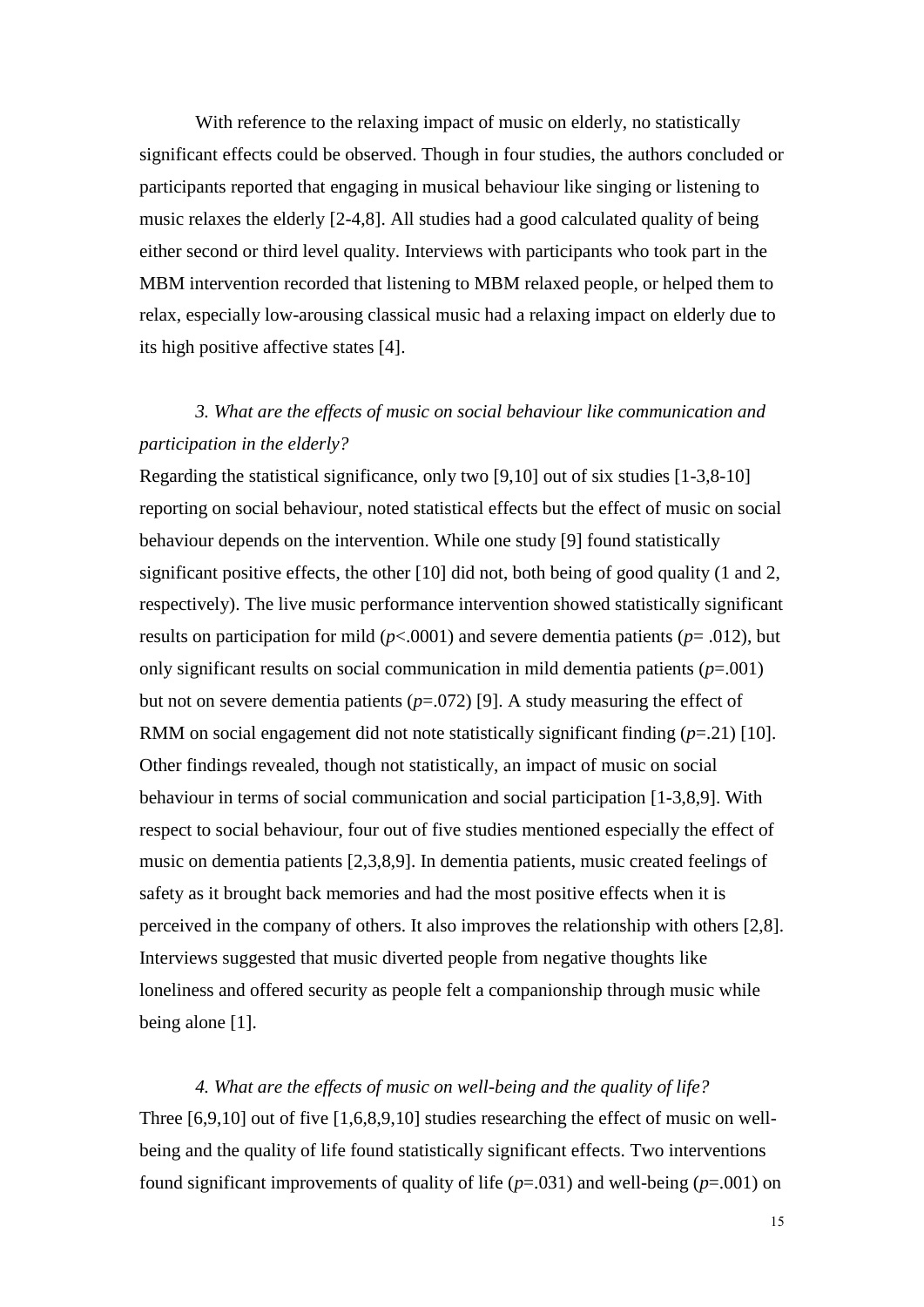the participants [8,9], while another did not report statistically significant effects of the intervention on the quality of life  $(p=0.95)$  [10]. No study outweighs the other because all three studies were considered of good quality being ascribed of level 1 or 2. With regard to other, non-significant findings, music was seen to have a positive, increasing effect on both, quality of life and well-being [1, 8]. While the former concluded from the findings that well-being is promoted by the pure listening of preferred music because of the reconnection to people's past and life history [1], the latter concluded the quality of life to increase due to the overall positive effect of the music intervention on the participants like reduced stress and BPSD symptoms or increased relaxation and positive emotions [8].

*5. What are the effects of music on the elderly's cognition or performance?*  Lastly, cognition and performance were shown by four [5-8] out of six [1,2,5-8] studies to improve statistically through musical interventions. In terms of cognition [5-8], it was observed that dementia patients had a better recall of memories after singing a familiar song, resulting in improved clarity, alertness and overall cognition, specifically in verbal memory  $(p=.036)$ , language  $(p=.033)$  and executive functions (*p*=.007) through musical interventions [5,6,8]. A significant effect of low and higharousing music was observed on recognition ratings (*p*<.05; *p*<.001, respectively). Highest recognition ratings were documented for happy music compared to sad, fearful or peaceful music  $(p=0.001)$ . Though, the author concluded an age-related decline of recognition of music, except for happy music in older adults compared to younger ones [5]. Music also had a positive effect on some conditions, including dementia and depression. Studies showed significant reductions of the BDI score (*p*=.018) and also a decrease in BPSD, indicated by reductions in the subscale's values [7,8].

The performance was also improved by several musical interventions or was related to musical features [1,2,6]. A musical intervention showed a significant improvement in mobility  $(p=0.006)$  [2] which goes along with another finding concerning Parkinson's disease patients who had improved walking skills through rhythmic stimulation [6]. Interviews revealed that many elderly perceived the music's tempo to be related to their walking speed. While some liked a matching tempo and rhythm with their own walking pace best, others liked diverse tempos better [1]. Table 5 summarizes all results concerning research question 2- 5 in more detail.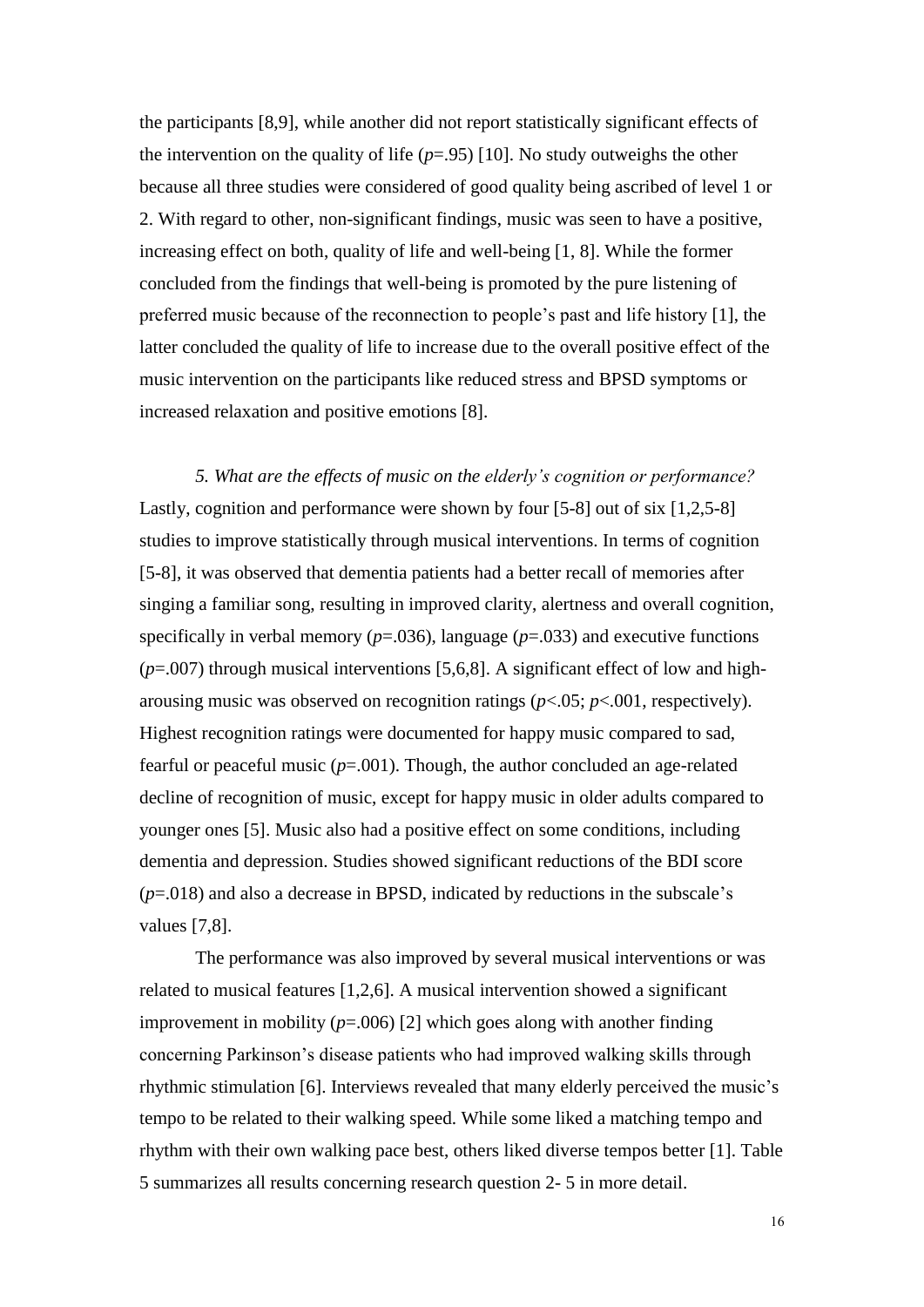## **Table 3.**

*Description of Studies*

| Study<br>Numbe | Authors                                                          | Date of<br>publicati | Study location       | Population<br>(number, age)                                                                            | Study design                                                     | Study context                                  |
|----------------|------------------------------------------------------------------|----------------------|----------------------|--------------------------------------------------------------------------------------------------------|------------------------------------------------------------------|------------------------------------------------|
|                |                                                                  | on                   |                      |                                                                                                        |                                                                  |                                                |
|                | Clark<br>Ramirez, Palencia-<br>Lefler, Giraldo, &<br>Vamvakousis | 2016                 | Australia            | Elderly with cardiac disease<br>$(N=27; age=60+; 21$ men, 6 women)                                     | Qualitative study                                                | Care context                                   |
| 2              | Clements-Cortes &<br>Bartel                                      | 2018                 | Canada               | Elderly with dementia, Alzheimer disease,<br>Parkinson's disease, aphasia, stroke                      | Review                                                           | Not applicable                                 |
| 3              | Douglas & Lawrence                                               | 2015                 | <b>United States</b> | Elderly with dementia $(65 + years)$                                                                   | Review                                                           | Institutionalized care context                 |
| 4              | Lee-Harris, Timmers,<br>Humberstone, &<br>Blackburn              | 2018                 | United Kingdom       | Group 1:<br>Young adults ( $N = 15$ , 18-25 years)<br>Group 2:<br>Elderly (N=15, $50 - 80$ years)      | <b>Counterbalanced RCT</b><br>$(4 \times 2)$ Experimental study) | Laboratory setting                             |
| 5              | Narme, Peretz, Stub, &<br>Ergis                                  | 2016                 | France               | Group 1:<br>Young adults ( $n=60$ , 19-29 years)<br>Group 2:<br>Older adults ( $N = 53$ , 65-87 years) | <b>RCT</b>                                                       | Laboratory setting                             |
| 6              | Pohl, Dizdar, & Hallert                                          | 2013                 | Sweden               | Patients with Parkinson's disease ( $N = 18$ , mean<br>$age=68$                                        | <b>RCT</b>                                                       | Within a neurological<br>rehabilitation centre |
| 7              | Ramirez, Palencia-<br>Lefler, Giraldo, &<br>Vamvakousis          | 2015                 | Spain                | Depressed elderly ( $N = 10$ , mean age = 84)                                                          | Single-group pre-test, post-test<br>design                       | Elderly home setting                           |
| 8              | Sakamoto, Ando, &<br>Tsutou                                      | 2013                 | Japan                | Severe dementia patients $(N=39, 65+)$ years)                                                          | <b>RCT</b>                                                       | Familiar care setting                          |
| 9              | Van der Vleuten, Visser,<br>& Meeuwesen                          | 2012                 | The Netherlands      | Mild and severe dementia patients<br>$(N=45, \text{ age} = \text{not indicated})$                      | Quasi-experimental design                                        | Living room of nursing homes                   |
| 10             | Yap, Kwan, Tan,<br>Ibrahim, & Ang                                | 2017                 | Singapore            | Elderly<br>$(N=54, \text{mean age} = 65+)$                                                             | RCT with cross over                                              | Community living setting                       |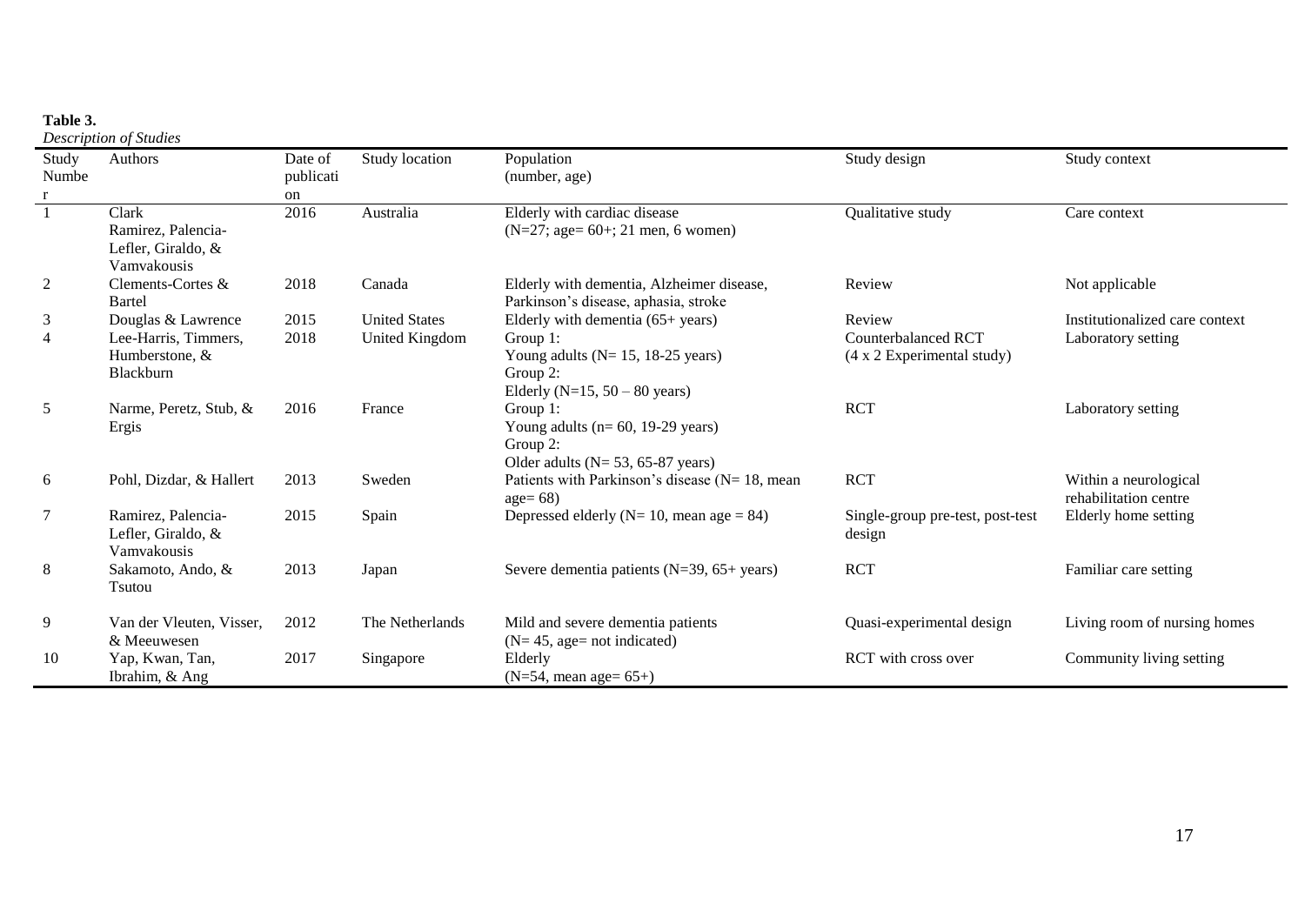| able |
|------|
|------|

*Description of music intervention, the used measurements and its quality and the used music or musical element*

| Study<br>numb<br>er | Authors                                   | <b>Study Objective</b>                                                                                                                                           | Treatment/Intervention<br>For review: Description of review                                                                                                                                                                                                                                                                                                                                                              | Measurement/s                                                                                                                                                  | Quality<br>of study<br>$(1-5)$ in<br>descendi<br>ng order | Music and musical elements                                                                                                                                                                                                                                                                                               |
|---------------------|-------------------------------------------|------------------------------------------------------------------------------------------------------------------------------------------------------------------|--------------------------------------------------------------------------------------------------------------------------------------------------------------------------------------------------------------------------------------------------------------------------------------------------------------------------------------------------------------------------------------------------------------------------|----------------------------------------------------------------------------------------------------------------------------------------------------------------|-----------------------------------------------------------|--------------------------------------------------------------------------------------------------------------------------------------------------------------------------------------------------------------------------------------------------------------------------------------------------------------------------|
|                     | Clark et<br>al.,<br>(2016)                | Exploring the musical<br>characteristics of<br>preferred music<br>chosen by the elderly<br>during a walking-<br>based exercise after a<br>cardiac rehabilitation | Listening to self-selected music while walking during a<br>6-month intervention<br>Experimental group: usual care $+$ music listening<br>Control group: usual care alone                                                                                                                                                                                                                                                 | Structural Model of Music Analysis<br>(SMMA) to identify the characteristics of<br>the selected music<br>Inductive thematic analysis to analyse<br>experiences | 5                                                         | Self-selected music with<br>predominantly shared musical<br>features:<br>Time (simple duple and<br>consistent metre)<br>Predictable and consistent<br>rhythm with repeating<br>motives<br>No alterations in tempo<br>Diatonic and major tone<br>Consonant and predictable<br>harmony<br>Thick texture<br>Variable volume |
| 2                   | Clements<br>-Cortes<br>& Bartel<br>(2018) | Expanding the scope<br>and efficacy of music<br>therapy and the<br>potential mechanisms<br>involved in different<br>settings and on<br>different conditions      | The review summarized the positive effect of music<br>therapy on different groups of elderly people with special<br>needs regarding their cognitive impairments (elderly<br>with Alzheimer's disease, Parkinson's disease and<br>stroke). The review tackles this on four levels and gives<br>to each level explanations and some examples,<br>undermining the positive effect of music on the specific<br>target group. | Not applicable                                                                                                                                                 | 3                                                         | Music in general or results<br>of interventions (e.g.<br>Rhythmic Auditory<br>Stimulation intervention)                                                                                                                                                                                                                  |
| 3                   | Douglas<br>&<br>Lawrenc<br>e(2015)        | Evaluating previous<br>environment-based<br>interventions to<br>improve the<br>nutritional status<br>among<br>institutionalized older<br>adults with dementia    | The review reports on the nutritional status of elderly<br>people with dementia in elderly homes. Especially the<br>topics feeding assistance, meal delivery style and the<br>environment of the dining room, including music, were<br>investigated.                                                                                                                                                                     | Not applicable                                                                                                                                                 | 3                                                         | Music as a background<br>influence on elderly while<br>eating                                                                                                                                                                                                                                                            |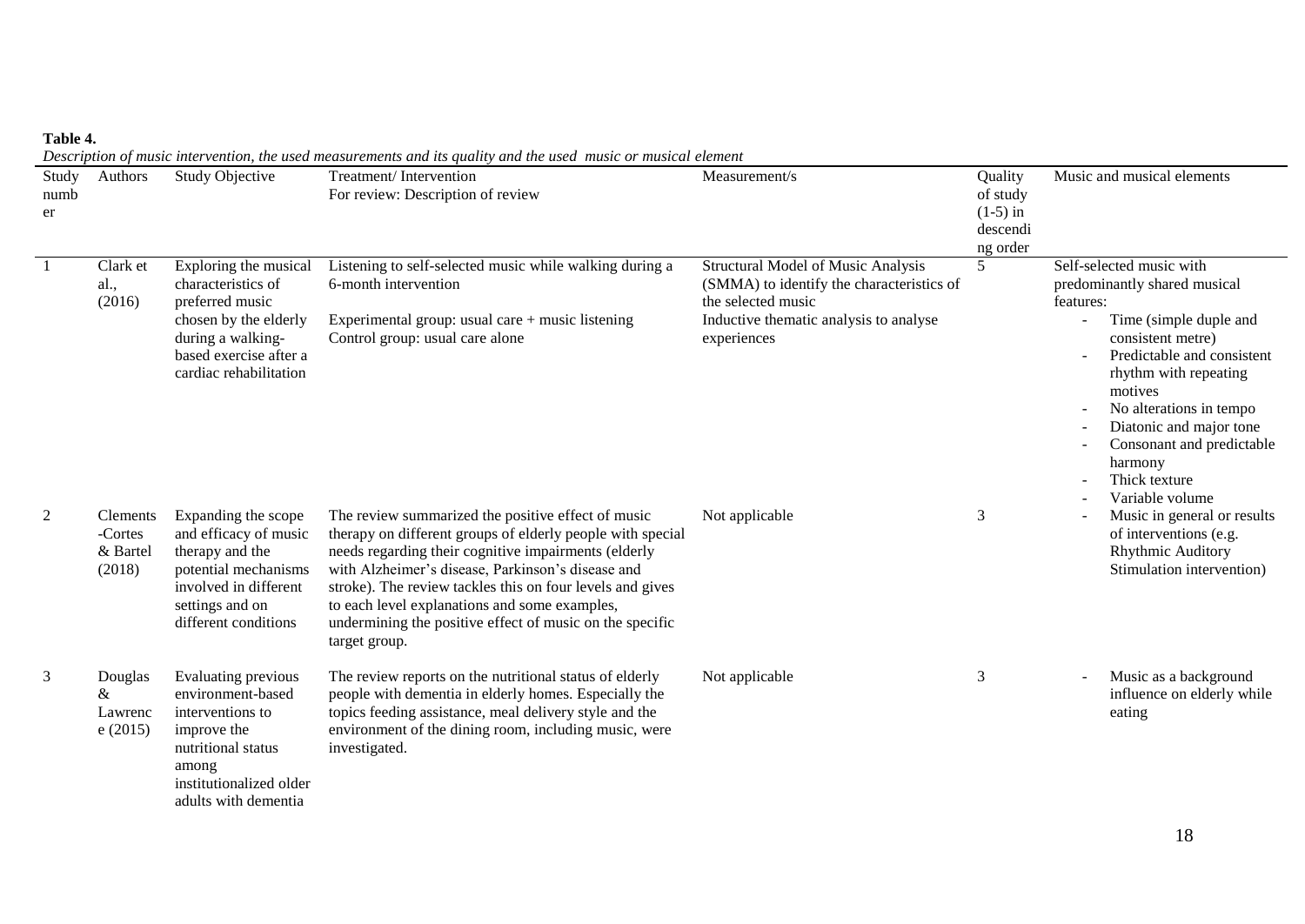| 4 | Lee-<br>Harris et<br>al.,<br>(2018) | Exploring the<br>effectiveness of<br><b>Meditative Binaural</b><br>Music (MBM) on<br>emotional arousal in<br>two age groups                 | Experimental group:<br>Listening to MBM with and without binaural beats (a<br>form of relaxation music based on sine tones with<br>slightly different frequencies presented to each ear)<br>Control group:<br>Listening to classical music that was found to be<br>experienced as positive in valence and either low or high<br>in emotional arousal                                        | 1. Questionnaire<br>2. Continuous alertness-relaxation<br>response by MIDI slider<br>3. Measurement of physiological arousal<br>using BioGraph Infiniti hardware<br>4. Post-study with open-ended questions                                                                                                                                                                                                                                  | $\overline{2}$ | Relaxation music called<br>Meditative Binaural Music<br>(MBM)<br>Classical music which is<br>high or low in arousal                                                                                                                                                                                                         |
|---|-------------------------------------|---------------------------------------------------------------------------------------------------------------------------------------------|---------------------------------------------------------------------------------------------------------------------------------------------------------------------------------------------------------------------------------------------------------------------------------------------------------------------------------------------------------------------------------------------|----------------------------------------------------------------------------------------------------------------------------------------------------------------------------------------------------------------------------------------------------------------------------------------------------------------------------------------------------------------------------------------------------------------------------------------------|----------------|-----------------------------------------------------------------------------------------------------------------------------------------------------------------------------------------------------------------------------------------------------------------------------------------------------------------------------|
| 5 | Narme et<br>al.,<br>(2016)          | Investigating how<br>age-related changes<br>in emotion processing<br>influence explicit and<br>implicit memory in<br>healthy elderly        | Listening to 48 unfamiliar emotional melodies that<br>differed in terms of valence (positive/ negative) and<br>arousal (high/low).<br>Exposure phase: Exposed to music and<br>$\equiv$<br>determining slow and fast tempo<br>Judgement task: Liking towards an excerpt with<br>a 10-point scale<br>Recognition task: Confidence about previous<br>exposure of a song using a 10-point scale | All ratings (liking, exposure,<br>recognition) based on 10-point scales.<br>Music was recorded and displayed with<br>Eprime 1.0 software                                                                                                                                                                                                                                                                                                     | 2              | Happy excerpts: major<br>mode and high tempo<br>(positive, high-arousal)<br>Peaceful excerpts:<br>intermediate tempo<br>(positive, low-arousal)<br>Sad excerpts: minor mode<br>and slow tempo (negative,<br>high-arousal)<br>Fearful excerpts: minor<br>chords on the third and<br>sixth degrees (negative,<br>low-arousal) |
| 6 | Pohl et<br>al.,<br>(2013)           | Assessing the<br>feasibility of a novel<br>intervention (Ronnie<br>Gardiner Rhythm and<br>Music) on patients<br>with Parkinson's<br>disease | Intervention group $(N=12)$ :<br>Music intervention (Ronnie Gardiner Rhythm Music)<br>Phase 1: relaxation and self-awareness through<br>classical music<br>Phase 2: begins with easy rhythmic exercises<br>and goes on with more complex tasks<br>Phase 3: relaxation and finishing the session<br>Control group $(N=6)$ :<br>No intervention<br>12 sessions á 1 hour over six weeks        | Mobility measured by a computer-based,<br>two-dimensional motion analysis system<br>based on the Posture-Locomotion-<br>Manual (PLM) method<br>Movement performance was recorded by<br>an opto-electronic measurement system<br>Quality of life was measured by the<br>Swedish version of the Parkinson<br>Disease Questionnare-39 summary index<br>Cognitive ability measured by Cognitive<br><b>Assessment Battery (CAB)</b><br>Interviews | 2              | Ronnie Gardiner Rhythm Music:<br>Rhythm                                                                                                                                                                                                                                                                                     |
| 7 | Ramirez<br>et al.,<br>(2013)        | Exploring the effect<br>of preferred music in<br>elderly people with<br>depression                                                          | Listening to 5-6 self-chosen music pieces while adjusting<br>the loudness and tempo of the music in accordance to<br>their arousal and valance levels so that the music sounds<br>happier. Sessions were held ten times (2 sessions per                                                                                                                                                     | Qualitative data gathering (interviews)<br>EEG data acquired through the Emotiv<br>EPOC EEG system                                                                                                                                                                                                                                                                                                                                           | $\overline{4}$ | Volume<br>Tempo                                                                                                                                                                                                                                                                                                             |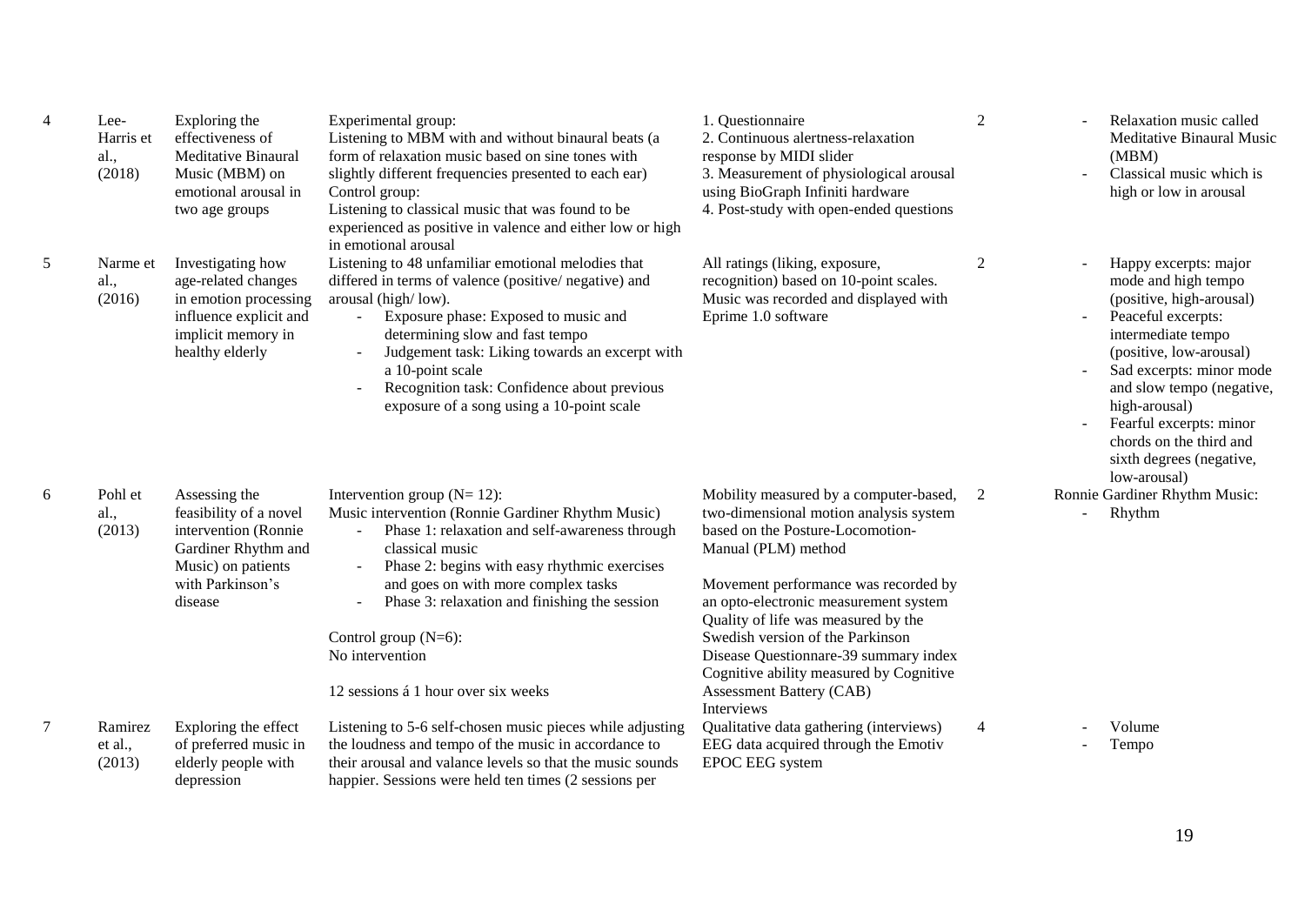| 8  | Sakamot<br>o et al.,<br>(2013)          | Exploring and<br>comparing the effect<br>of two types of music<br>intervention<br>(interactive/passive)<br>on severe dementia<br>elderly                                                                                     | week), 15 minutes each and outcomes were measured by<br>the Emotiv EPOC EEG system<br>Intervention group:<br>Interactive music group (intervention with a<br>music facilitator who directly interacted with<br>each participant)<br>Passive music intervention group(participants<br>were observed by caregiver and music provider)<br>Control group:<br>Receiving no intervention | Short term effects:<br>Emotional response and stress levels<br>measured by autonomic nerve index and<br>the Faces Scale<br>Long term effects:<br>BPSD changes measured by Behavioural<br>Pathology in Alzheimer's Disease<br>(BEHAVE-AD) Rating Scale | 2 | Individualized music related to<br>participant's special positive<br>memories (evoking emotions such<br>as pleasure or joy) |
|----|-----------------------------------------|------------------------------------------------------------------------------------------------------------------------------------------------------------------------------------------------------------------------------|------------------------------------------------------------------------------------------------------------------------------------------------------------------------------------------------------------------------------------------------------------------------------------------------------------------------------------------------------------------------------------|-------------------------------------------------------------------------------------------------------------------------------------------------------------------------------------------------------------------------------------------------------|---|-----------------------------------------------------------------------------------------------------------------------------|
| 9  | Van der<br>Vleuten<br>et al.,<br>(2012) | Assessing "the effect<br>of intimate live music<br>performances<br>delivered by<br>professional singers<br>on the quality of life<br>of persons with mild<br>and severe dementia<br>in nursing homes"<br>(van der Vleuten et | Interventions took place once a week à 30 minutes for 10<br>weeks<br>Listening and engaging to live music performances<br>lasting about 45 minutes with a follow- up observation<br>list the next day                                                                                                                                                                              | Observational rating scales that were<br>filled out by caregivers after live music<br>performance                                                                                                                                                     |   | Live music performance                                                                                                      |
| 10 | Yap et<br>al.,<br>(2017)                | al., 2012, p. 484)<br>Exploring the effect<br>of Rhythm-centred<br>music making<br>(RMM) on quality of<br>life, depressive mood,<br>sleep quality and<br>social isolation in<br>elderly                                      | Phase 1:<br>Group A: Intervention<br>Group B: Control<br>Phase 2:<br>Group A: Control<br>Group B: Intervention<br>Intervention: Participating in a RMM à 1 hour once a<br>week for 11 weeks with a gap of one week due to public<br>holiday. Using instruments in the free play and in<br>interaction                                                                              | European Quality of Life-5 Demensions<br>(EQ5D), Geriatric Depression Scale<br>(GDS), Pittsburg Sleep Qualiy Index<br>(PSQI), Lubben Social Network Scale<br>(LSNS) (pre-and post tests)                                                              | 2 | Rhythm-centred music making<br>(RMM)<br>Using simple rhythmic<br>instruments like drums.<br>shakers and wood blocks         |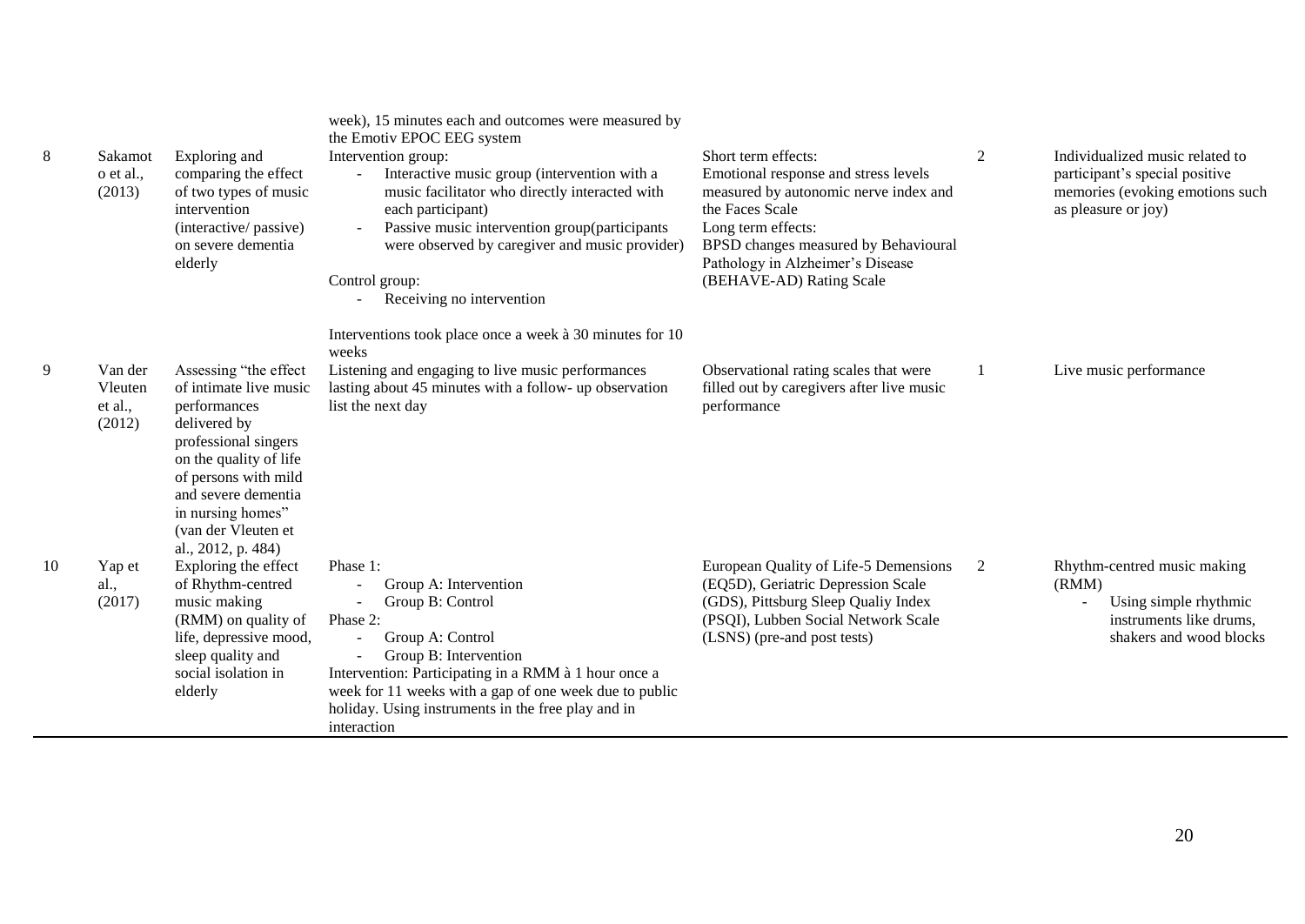## **Table 5.**

*The impact of musical elements on arousal, relaxation, social communication, social participation and cognition in elderly people*

| Author/<br>Study<br>number                         | Arousal/Emotions                                                                                                                                                                                                                                                                                                                                                                                                                                                                                                                                                                               | Relaxation                                                                             | Social behaviour (social<br>communication/social<br>participation)                                                                                                                                                             | Well-being or quality<br>of life (QoL)                                                                                                                     | Cognition/(Performance)                                                                                                                                                                                                                                                                                                                                                                                                                       |
|----------------------------------------------------|------------------------------------------------------------------------------------------------------------------------------------------------------------------------------------------------------------------------------------------------------------------------------------------------------------------------------------------------------------------------------------------------------------------------------------------------------------------------------------------------------------------------------------------------------------------------------------------------|----------------------------------------------------------------------------------------|--------------------------------------------------------------------------------------------------------------------------------------------------------------------------------------------------------------------------------|------------------------------------------------------------------------------------------------------------------------------------------------------------|-----------------------------------------------------------------------------------------------------------------------------------------------------------------------------------------------------------------------------------------------------------------------------------------------------------------------------------------------------------------------------------------------------------------------------------------------|
| Clark<br>et al.,<br>(2016)                         | Exploratory study without statistically<br>validated evidence. Elements of music<br>were perceived as predominant if they<br>occurred in over 80 % in the preferred<br>musical pieces:<br>Increased arousal through:<br>rhythm and time qualities (music with a<br>consistent meter in duple time and<br>consistent and predictable rhythm<br>without syncopation), Faster tempo<br>$(>120$ bpm), thick texture, variable<br>volume, timbre and instrumentation<br>Interviews suggested:<br>Music evokes positive mood<br>and stimulates/energizes people.<br>Some people felt that especially | Not applicable                                                                         | Interviews showed:<br>Music diverted from<br>$\equiv$<br>negative experiences<br>like loneliness<br>Music offered<br>security and was<br>perceived as a good<br>companion not to feel<br>lonely while walking<br>alone         | Authors conclusion:<br>Listening to preferred<br>music reconnects<br>people to their past and<br>their life history which<br>promotes their well-<br>being | Interviews showed:<br>that music reconnected people with<br>the past of and their younger self and<br>triggered memories<br>some preferred a matching tempo and<br>rhythm with their walking pace,<br>others liked diverse tempos better,<br>again others did not find tempo, beat<br>and rhythm to be important for their<br>pace                                                                                                            |
| 2.<br>Clemen<br>ts-<br>Cortes<br>et al.,<br>(2018) | beat and rhythm energized them<br>Review showed:<br>Music arouses emotions through<br>memories that are connected to<br>music                                                                                                                                                                                                                                                                                                                                                                                                                                                                  | Review showed:<br>Singing makes people feel more<br>relaxed                            | Review showed:<br>Music creates in<br>dementia patients<br>feelings of<br>connection and safety<br>(because it brings<br>back memories)<br>Music has the best<br>effect on dementia<br>patients if it is<br>engaged in company | Not applicable                                                                                                                                             | Review showed:<br>Dementia patients: better memory<br>recall after singing a familiar song<br>Alzheimer's Disease patients:<br>improved cognition, clarity and<br>alertness by sound-based RSS with a<br>performance gain of about 12%<br>measured by the St. Louis University<br>Mental Status test (SLUMS)<br>Parkinson's disease patients: better<br>step length and walking velocity due<br>to rhythmic stimulation (e.g. through<br>RAS) |
| 3.<br>Dougla<br>s $\&$                             | Not applicable                                                                                                                                                                                                                                                                                                                                                                                                                                                                                                                                                                                 | Review showed:<br>Patients were calmer when music<br>was played while they were eating | Review showed:<br>Increased social participation<br>and communication: stayed                                                                                                                                                  | Not applicable                                                                                                                                             | Not applicable                                                                                                                                                                                                                                                                                                                                                                                                                                |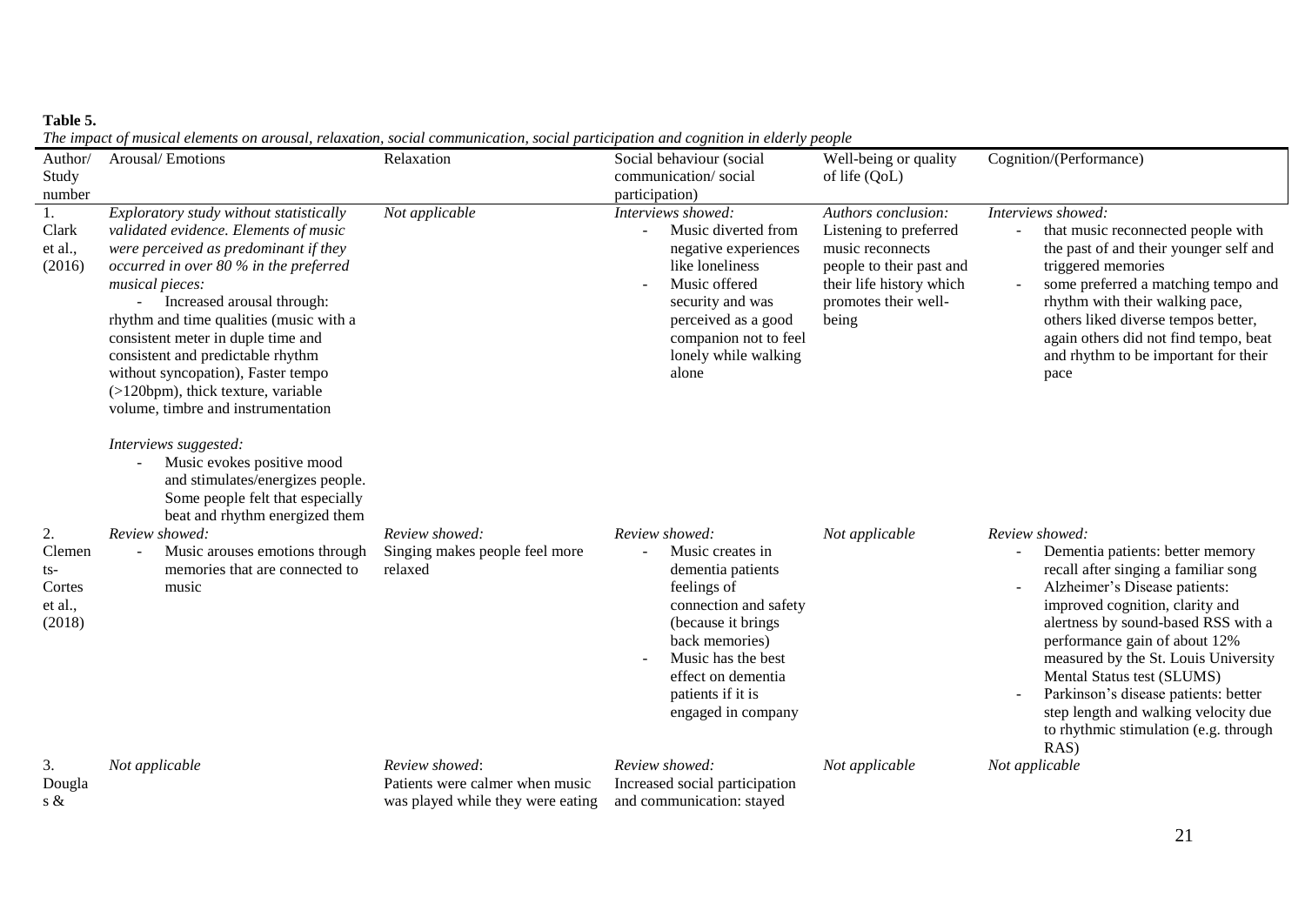| Lawren<br>ce<br>(2015)<br>4.<br>Lee-<br>Harris<br>et al.,<br>(2018) | Statistical findings:<br>In older adults, classical high-<br>arousing music is significantly<br>different to all other conditions<br>**, measured by MIDI slider<br>Responses to high-arousal<br>$\blacksquare$<br>music were significantly<br>different to other musical<br>excerpts in both groups *,<br>measured by BioGraph Infinity<br>software<br>NS $(p>0.05)$ between MBM with | Interview showed:<br>Majority would listen to<br>MBM to relax or in calm<br>situations (not<br>statistically validated)<br>Author's conclusion:<br>MBM induces calmness<br>and low activation in<br>elderly<br>Positive affective state is<br>important to experience<br>relaxation                                           | longer at the table when music<br>was played and engaged in<br>singing to and moving along<br>the music<br>Not applicable | Not applicable | Not applicable                                                                                                                                                                                                                                                              |
|---------------------------------------------------------------------|----------------------------------------------------------------------------------------------------------------------------------------------------------------------------------------------------------------------------------------------------------------------------------------------------------------------------------------------------------------------------------------|-------------------------------------------------------------------------------------------------------------------------------------------------------------------------------------------------------------------------------------------------------------------------------------------------------------------------------|---------------------------------------------------------------------------------------------------------------------------|----------------|-----------------------------------------------------------------------------------------------------------------------------------------------------------------------------------------------------------------------------------------------------------------------------|
|                                                                     | and without binary beats,<br>measured by BioGraph Infinity<br>Author's conclusion:<br>Less variation in felt arousal<br>across musical pieces compared<br>to the younger age group<br>MBM and other forms of music<br>create a low-arousal, positive<br>emotional state                                                                                                                | Highest positivity in<br>older adults was reached<br>by low-arousal classical<br>music, suggesting that it<br>leads to high relaxation<br>but MBM also leads to<br>similar levels of<br>relaxation<br>Depending on the<br>context, relaxation is<br>associated with low<br>arousal and/ or with a<br>positive emotional state |                                                                                                                           |                |                                                                                                                                                                                                                                                                             |
| 5.<br>Narme<br>et al.,<br>(2016)                                    | Statistical findings:<br>Higher liking rating for happy<br>excerpts $(6.6 + .2)$ than all<br>other tested emotions *<br>Older adults liked peaceful and<br>$\sim$<br>happy excerpts better compared<br>to younger adults * but did not<br>differ in sad and fearful music<br>excerpts $(p>2)$                                                                                          | Not applicable                                                                                                                                                                                                                                                                                                                | Not applicable                                                                                                            | Not applicable | Statistical findings:<br>Significant effect of low**- and high-<br>arousing music* on recognition<br>rating<br>Higher recognition ratings for happy<br>excerpts than those expressing all<br>other emotions *<br>Measurement: 10-point rating scale<br>Author's conclusion: |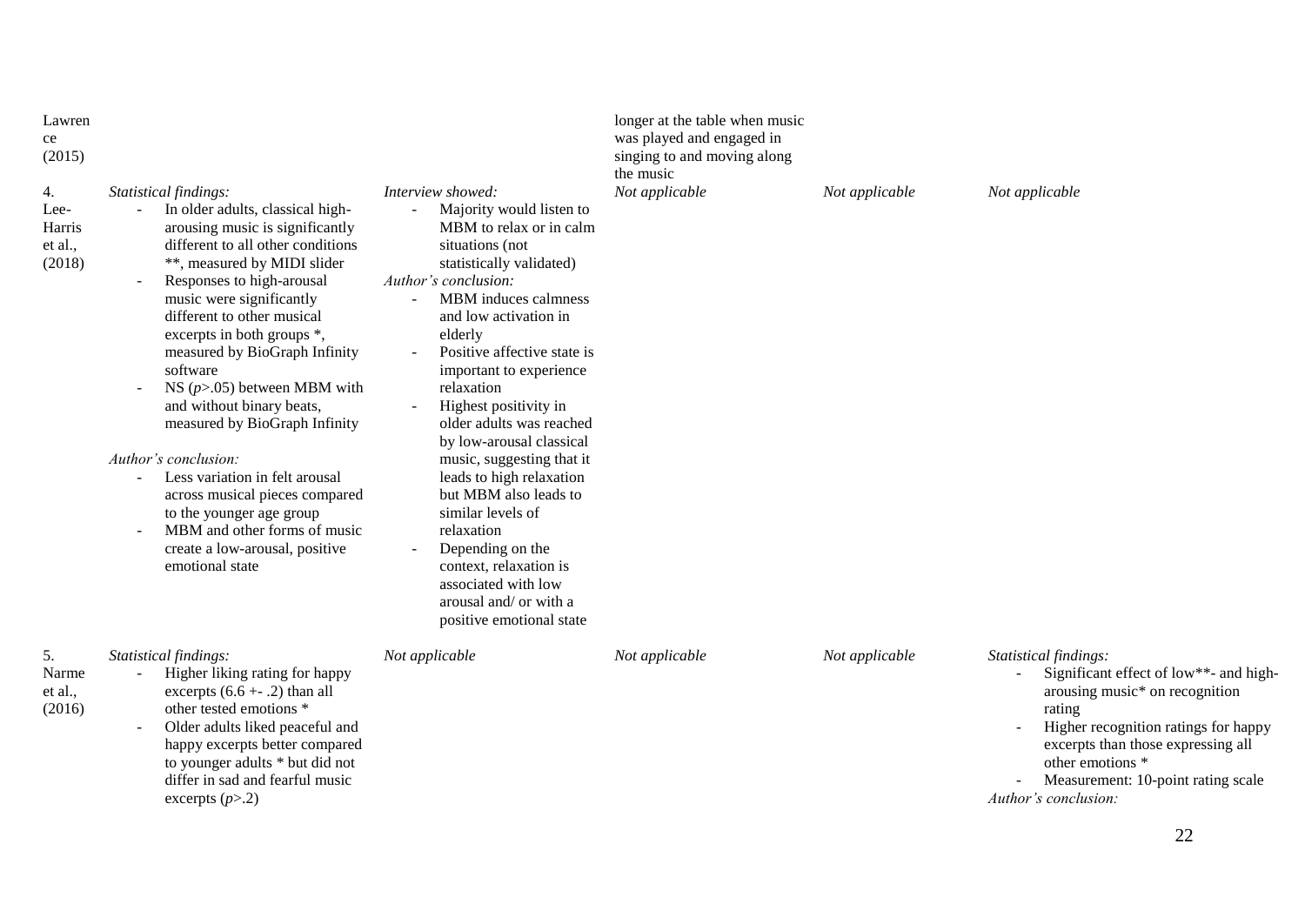| 6.<br>Pohl et<br>al.,<br>(2013)         | Measurement: 10-point rating<br>scale<br>Not applicable                                                                                                                                                                                                                                                        | Not applicable                                                                                                                                                           | Not applicable                                                                                                                                                        | Statistical findings:<br>QoL improved<br>**, measured<br>by Swedish<br>version of<br>Parkinson's<br>Disease<br>Questionnaire-<br>39 summary<br>index | Age-related decline in elderly in<br>recognition for all excerpts except<br>happy ones<br>Older adults had lower recognition<br>ratings for excerpts heard two or six<br>times, were worse identifying new<br>melodies and had overall higher false<br>alarm rates compared to younger<br>adults, indicating an age-related<br>decline in implicit memory<br>Statistical findings:<br>Improvement in cognition through<br>RGRM **, measured by CAB<br>verbal memory ** (text recall test)<br>Language ** (naming items)<br>Executive function and attention *<br>(Stroop Color-Word test)<br>Improvement in mobility *,<br>measured by motion analysis system<br>based on PLM |
|-----------------------------------------|----------------------------------------------------------------------------------------------------------------------------------------------------------------------------------------------------------------------------------------------------------------------------------------------------------------|--------------------------------------------------------------------------------------------------------------------------------------------------------------------------|-----------------------------------------------------------------------------------------------------------------------------------------------------------------------|------------------------------------------------------------------------------------------------------------------------------------------------------|-------------------------------------------------------------------------------------------------------------------------------------------------------------------------------------------------------------------------------------------------------------------------------------------------------------------------------------------------------------------------------------------------------------------------------------------------------------------------------------------------------------------------------------------------------------------------------------------------------------------------------------------------------------------------------|
| 7.<br>Ramire<br>z et al.,<br>(2013)     | Statistical findings:<br>Arousal: $NS(p=0.33)$<br>Valence values increased *<br>indicating changes in negative<br>and positive emotional states<br>Both measured by Emotiv                                                                                                                                     | Not applicable                                                                                                                                                           | Not applicable                                                                                                                                                        | Not applicable                                                                                                                                       | Statistical findings:<br>Decrease in BDI scores **, measured<br>by Emotiv EPOC (EEG)                                                                                                                                                                                                                                                                                                                                                                                                                                                                                                                                                                                          |
| 8.<br>Sakam<br>oto et<br>al.,<br>(2013) | EPOC (EEG)<br>Statistical findings:<br>both music interventions created<br>pleasant emotional states in the<br>short term **, measured by<br>autonomic nerve index and the<br><b>Faces Scale</b><br>Author's conclusion:<br>reduced stress and pleasant<br>emotions could be observed in<br>both interventions | Author's conclusion:<br>The severe dementia<br>patients had an increased<br>relaxation in the short<br>term after both, active<br>and passive intervention<br>conditions | Author's conclusion:<br>Interactive music<br>intervention may<br>have a positive effect<br>on restoring the<br>relationship between<br>dementia patients and<br>other | Author's conclusion:<br>Taken<br>together, the<br>overall<br>findings might<br>lead to<br>improved QoL                                               | Statistical findings:<br>BPSD decreased in the interactive<br>intervention group, indicated by a<br>decrease in most of the subscales of<br>the BEHAVE-AD**<br>BPSD increased in the intervention<br>groups after the sessions have ceased<br>$**$<br>Author's conclusion:                                                                                                                                                                                                                                                                                                                                                                                                    |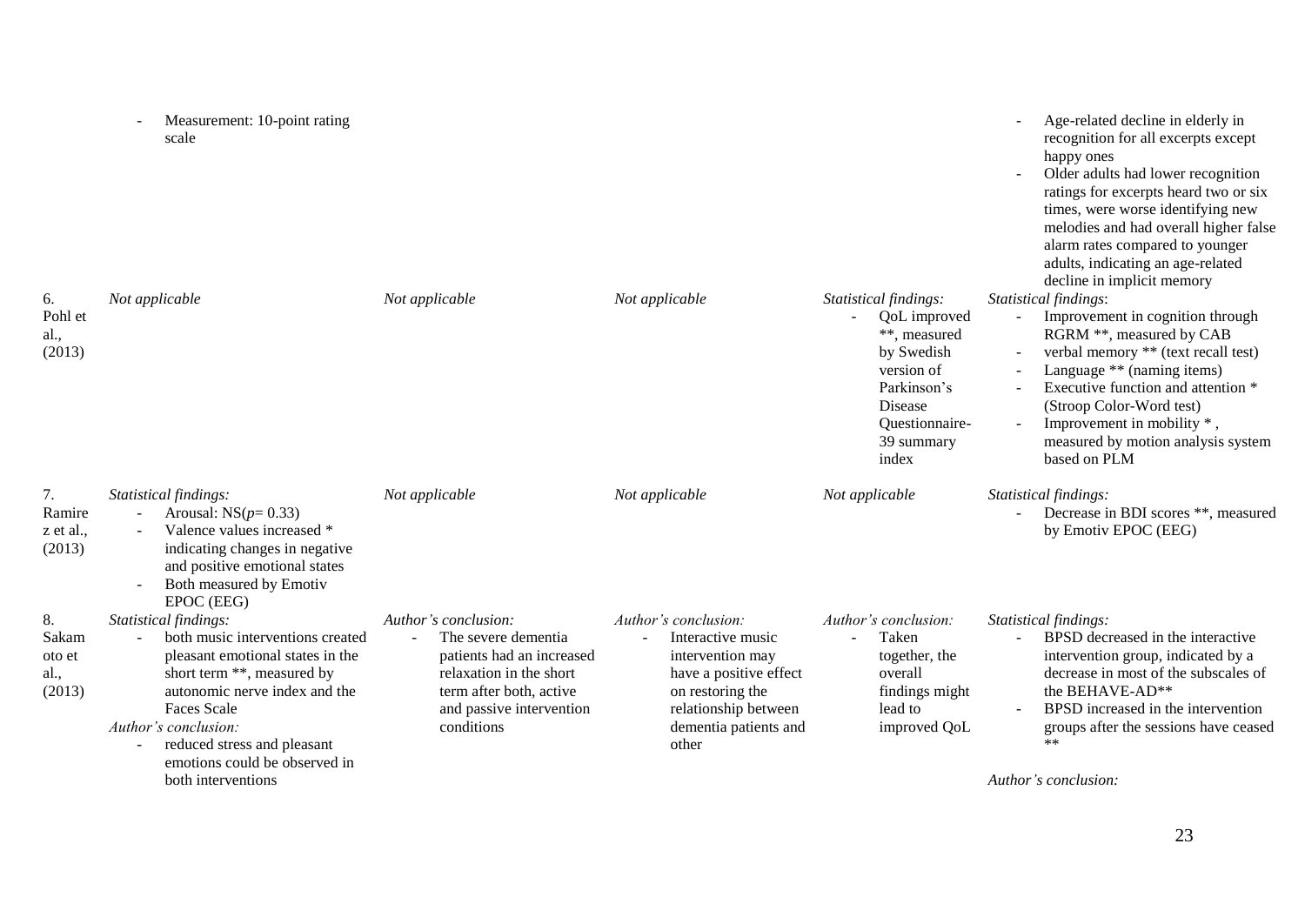| 9.<br>Van<br>der<br>Vleuten<br>et al.,<br>(2012) | Statistical findings:<br>Positive affect in mild * and<br>severe ** dementia patients<br>Negative affect in the mild<br>$\sim$<br>dementia group ** but not in<br>the severe dementia group<br>$(p=.188)$<br>Both measured by observational<br>$\overline{\phantom{a}}$<br>rating scale | Not applicable | Statistical findings:<br>Participation<br>improved for persons<br>with both mild * and<br>severe dementia **<br>Improvement in<br>communication in the<br>mild * and severe<br>dementia group **<br>Positive effect on<br>care relation for mild<br>dementia patients *<br>but not for severe<br>dementia patients<br>$(p=.138)$<br>All measured by an<br>observational rating<br>scale | Statistical findings:<br>Improved<br>mental well-<br>being in the<br>mild dementia<br>group* but not<br>in the severe<br>dementia<br>group<br>Improved<br>QoL (result<br>not reported)<br>Measured by<br>$\blacksquare$<br>observational<br>rating scale | cognitive function and improved<br>cognitive focus<br>Not applicable |
|--------------------------------------------------|-----------------------------------------------------------------------------------------------------------------------------------------------------------------------------------------------------------------------------------------------------------------------------------------|----------------|-----------------------------------------------------------------------------------------------------------------------------------------------------------------------------------------------------------------------------------------------------------------------------------------------------------------------------------------------------------------------------------------|----------------------------------------------------------------------------------------------------------------------------------------------------------------------------------------------------------------------------------------------------------|----------------------------------------------------------------------|
| 10.<br>Yap et<br>al.,<br>(2017)                  | Not applicable                                                                                                                                                                                                                                                                          | Not applicable | Statistical findings:<br>NS of RMM on<br>social engagement,<br>measured by the<br>PSQI $(p=.21)$                                                                                                                                                                                                                                                                                        | Statistical findings:<br>NS of RMM<br>on the QoL,<br>measured by<br>the EQ5D<br>$(p=.94)$                                                                                                                                                                | Not applicable                                                       |
| Note:<br>$* = p < .01$                           |                                                                                                                                                                                                                                                                                         |                |                                                                                                                                                                                                                                                                                                                                                                                         |                                                                                                                                                                                                                                                          |                                                                      |

*\*\* = p*<.05

 $NS=$  no statistical significance

 $\mathcal{L}_{\mathcal{A}}$ 

- The findings indicate a stimulation of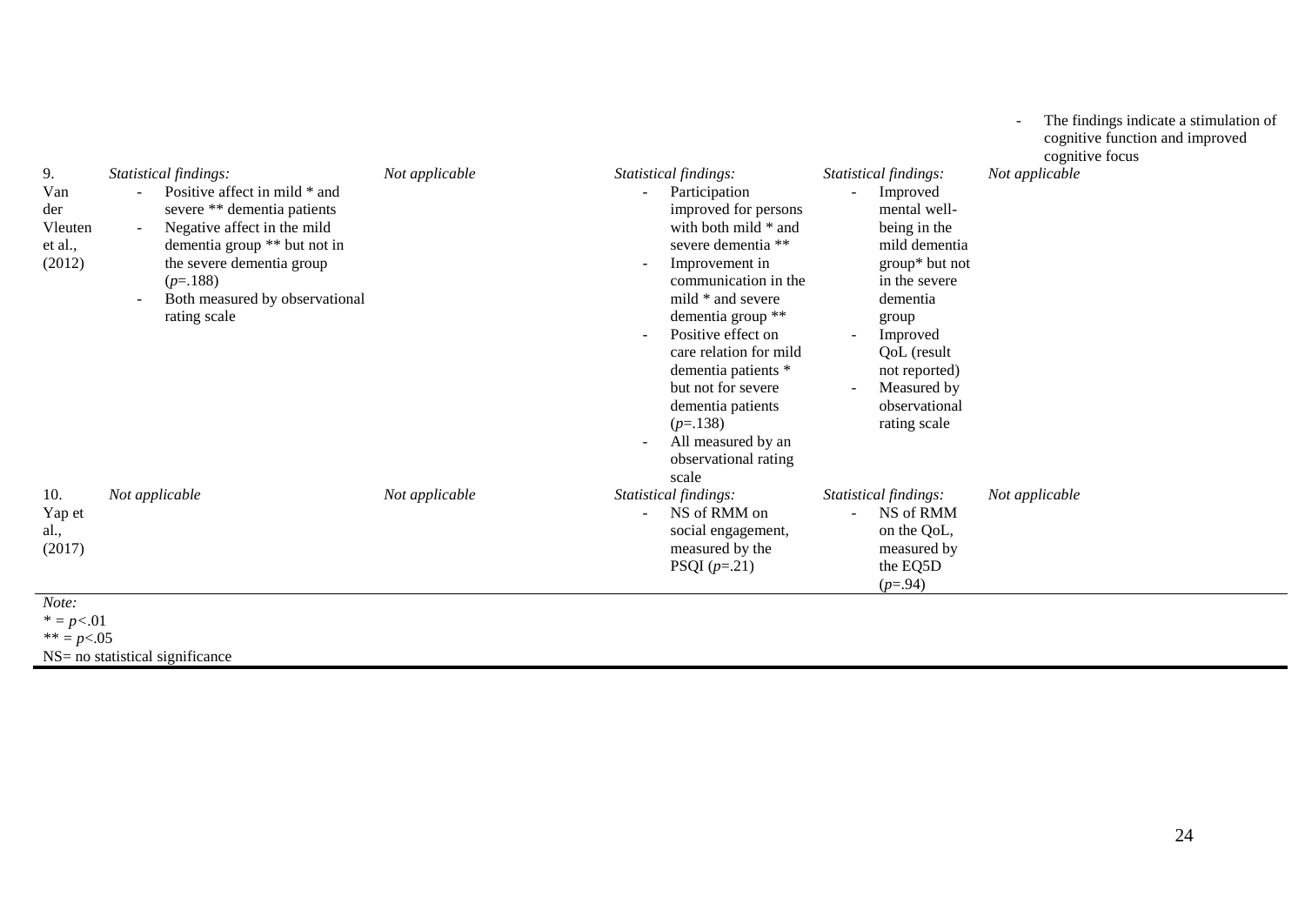#### Discussion

## Summary of evidence

The review aimed at summarizing existing findings in the field of music and its impact on elderly people. First of all, different musical interventions are currently applied in the care of elderly, some being passive, others being interactive and engaging. Some elements of music were studied in more detail, including volume, mode, tempo and rhythm. The study's results showed that the musical intervention either had a positive impact or no impact but no study reported a negative impact of an intervention on elderly people. Musical interventions had a positive effect on arousal and emotions as they increased the elderly's arousal and caused pleasant emotional states. Studies found that self-selected music, classical high-arousing music, live performances and happy music have influenced the arousal level. Concerning social behaviour, the studies reported mixed finding but it can be said that music also influenced the elderly people in a positive way. With regard to the elderly's well-being and their quality of life, more studies reported positive effects than no effects. The elderly's overall cognition was improved, as well as the particular sub-dimensions measuring cognition. Additionally, depression and symptoms of dementia decreased through musical interventions. The mobility of elderly also increased through music, especially pointing out a promising effect of rhythm and tempo on mobility. Although the studies did not find a statistically significant effect of music on relaxation in the elderly, they still showed that music has the potential to relax people. Qualitative data showed that people perceived specially designed music, like music with binaural beats, aimed at relaxing as indeed calming down. A study concluded from their findings that particularly low arousing classical music relaxed the elderly most, indicated by high positive affective states.

## Reflection of literature

It will be further examined how especially happy music affects the elderly, what the working mechanisms of rhythm are and what effect music has on elderly's cognition.

The results have shown that elderly people liked happy music best compared to the music of any other emotion and compared to a younger age group (Lee-Harris, Timmers, Humberstone, & Blackburn, 2018). Generally, the happier a piece of music was perceived, the more the elderly liked it (Vieillard & Bigand, 2014). Happy music is characterized by a major mode and a fast tempo (Brattico et al., 2011; Gagnon & Peretz, 2003; Narme, Peretz, Strub, & Ergis, 2016). A study also found the lyrics of a song to have an impact on the perceived evoking happiness of a song. The study reported that music without lyrics invoked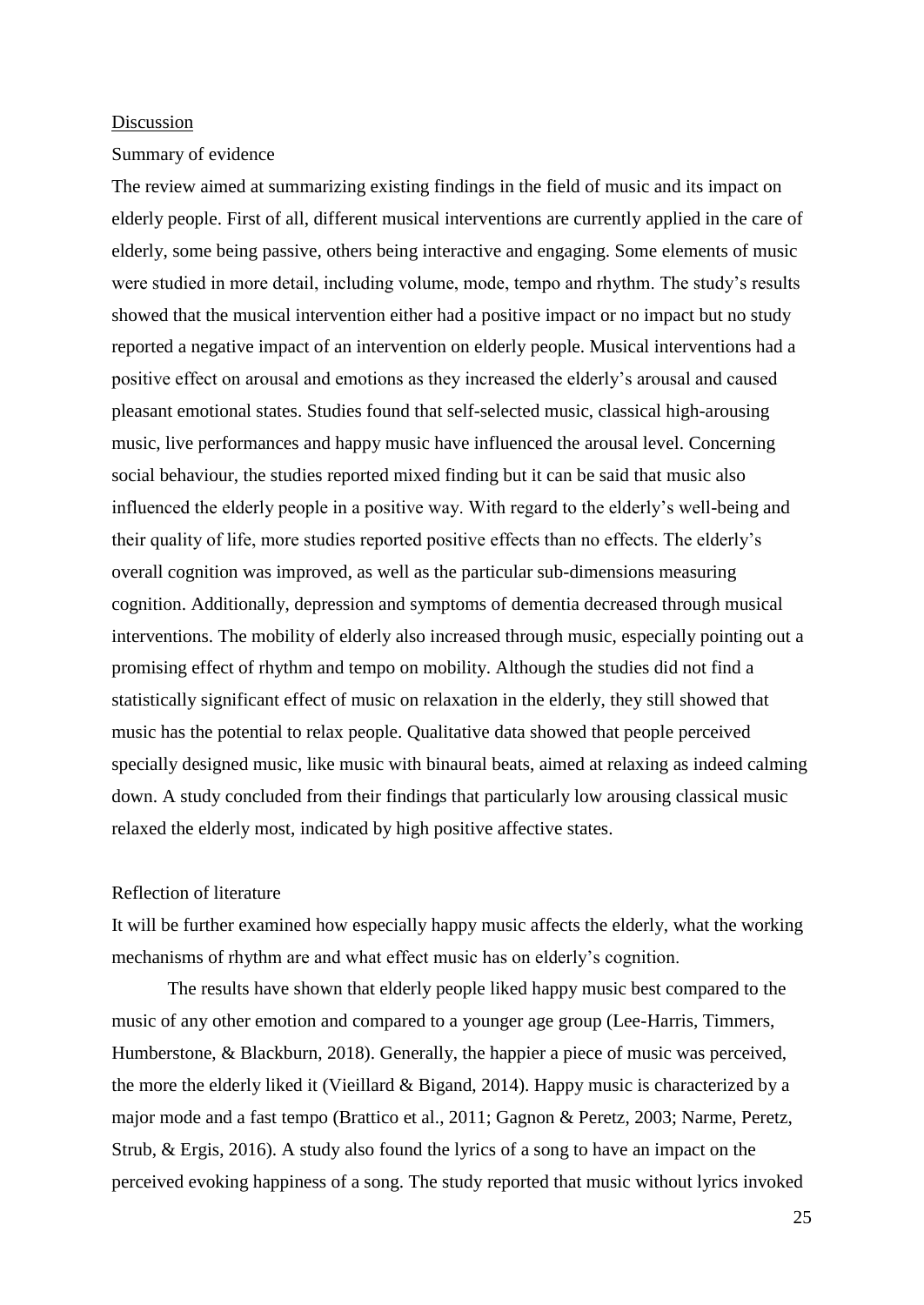happier emotions than with lyrics (Brattico et al., 2011). Elderly people reported that they like happy music for many reasons. First of all, happy music elicited memories and emotions, leading elderly people to feel reconnected to their past (Clark, Baker, & Taylor, 2016; Saarikallio, 2011). Also, listening to happy music recalled pleasure and positive emotions, reinforced already existing feelings and distracted from negative thoughts by directing the attention to more pleasant ones (Saarikallio, 2011). Happy music as a background influence was perceived as pleasant and comfortable and can produce positive states which trigger the enjoyment of the moment (Martareilli, Mayer, & Mast, 2016; Saarikallio, 2011). In general, older adults were more likely to attend and be aware of positive stimuli, compared to negative ones, indicating a positivity effect (Vieillard & Bigand, 2014). There is a potential explanation for this notion: Research proposes cognitive decline to be responsible for not being able to recognize negative melodies as good as positive ones. Especially the amygdala, which is involved in emotions and reactions to incoming stimuli, declines in its functioning over the life span. It, therefore, might weaken the responses to negative stimuli and emotional arousal, explaining the circumstance of not being as responsive to negative melodies (Narme et al., 2016; Vieillard & Bigand, 2014).

The second topic of interest was the working mechanisms of rhythm. Studies have shown that in particular rhythm was involved in music's positive impact on the elderly (Pohl, Dizdar, & Hallert, 2013; Yap, Kwan, Tan, Ibrahim, & Ang, 2017). The impact of rhythm on people is not limited to elderly exclusively but can already be observed in unborn children. Although the research of neuropsychology on musical emotions is not very extensive until now, Clements-Cortes & Bartel (2018) assume that musical understanding is learned before the person's birth. The fetus is exposed to sounds of its environment, especially to the sounds of the mother which are the first encounters with sounds and, therefore, offer a possibility to learn from it. The mother's voice and her heart beat occur in a rhythmic pattern and influence the arousal level of the child. So, one of the first things that individuals learn in their life is a response to the mother's rhythm; a fast rhythm triggering the arousal in the fetus and a slow rhythm calming it down (Clements-Cortes & Bartel, 2018). A similar perspective is shared by a further theory. Musicality is described as a cognitive adaptation on the environment, giving the example of beat induction which is debated to be innate or learned (Honing & Ploeger, 2012). Beat induction is defined as the "cognitive skill that allows us to hear a regular pulse in music to which we can synchronize" (Honing & Ploeger, p.518, 2012). Some authors argue that this skill is learned within the first year of life by being exposed and rocked to the music, more recent finding whereas point out that this skill is innate as it is already active in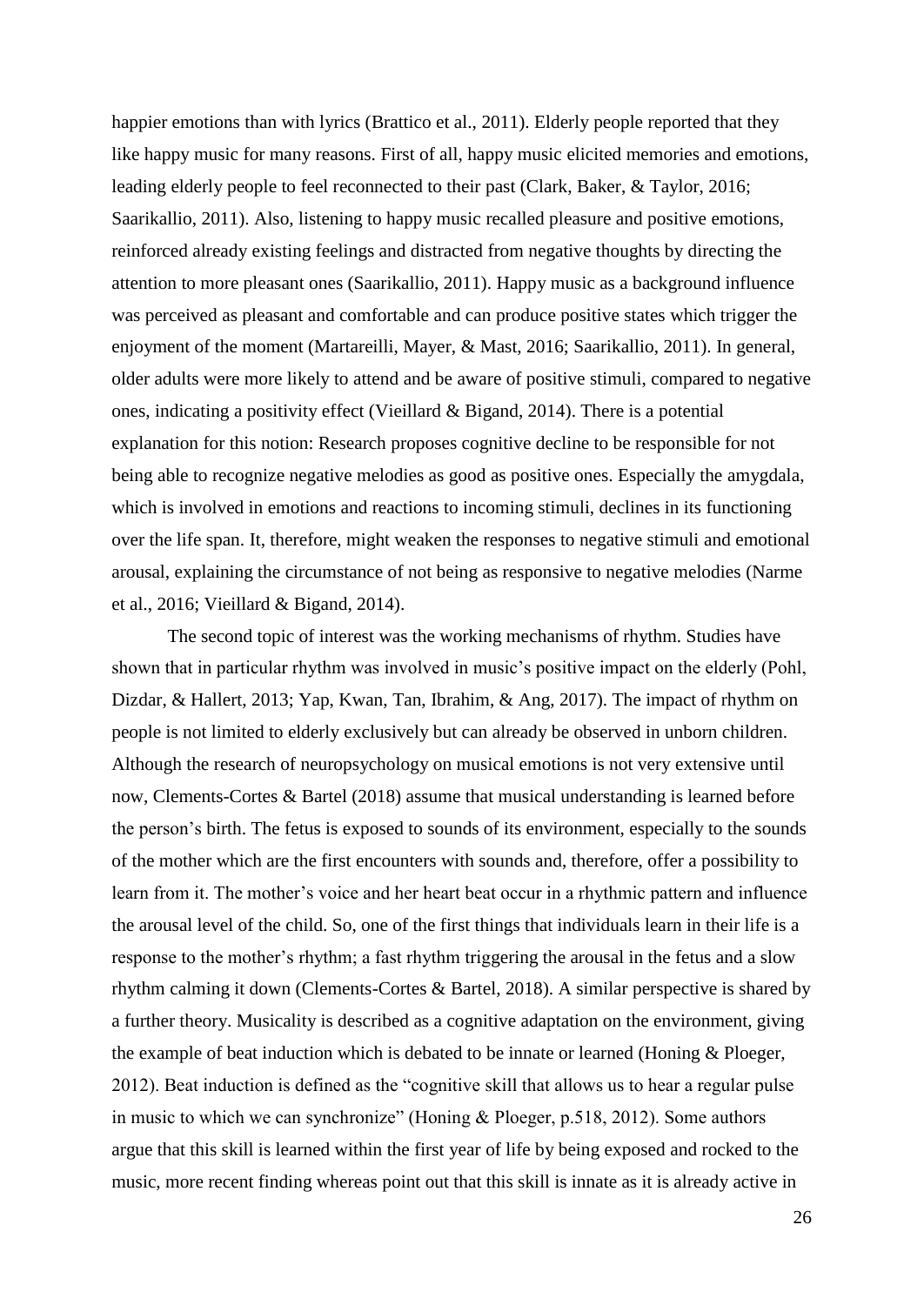new-borns (Honing & Ploeger, 2012). Those studies have shown the working mechanisms of rhythm which supports the view that rhythm is an important element triggering the stimulation and relaxation of elderly people which creates a reference point for future research and especially for future interventions aiming at arousing or calming elderly people down.

Lastly, the findings showed that music improved the cognitive functioning of elderly people but the findings did not offer a big insight into this topic. Many elderly suffer from cognitive decline as a cause of normal ageing which creates relevance to further explore the positive impact of music on cognitive functioning (WHO, 2017). Studies showed that active listening to music or a passive influence of background music improved the cognitive functioning of elderly people. In particular, memory performance was directly improved by listening to background music. Music also triggered emotions; fast and major music was observed to improve the elderly's performance. Both observations could be explained with the functioning of the limbic system which processes emotions and regulates memory (Bottiroli, Rosi, Russo, Vecchi, & Cavallini, 2014). Another possible explanation can be given by the arousal-and-mood hypothesis. This hypothesis states that "music enhances the level of arousal, and consequently attentional processes benefit, and/or that it promotes positive mood" (Mammarella, Fairfield, & Cornoldi, 2007, p.396), meaning that by increasing the arousal through a pleasant stimuli like music, the performance is indirectly increased (Mammarella, Fairfield, & Cornoldi, 2007).

## Assets and limitations:

The review had some strengths and limitations. Considering the strengths of the review, it gave a first, more comprehensive, insight into the topic of question and offered promising starting points for further research. Also, most studies were of good quality with regard to the level of evidence as mostly RCT's were included. A considerable amount of articles was researched and filtered to answer the research questions. Though, not all available data could be assessed as the review was only based on one database (Scopus), which leads to the first limitation. Searching in one database means that some articles were missed. The estimated value of missed articles is about 25%.

A second limitation is the small number of results which is based on the initial restriction to include only articles that contain at least one musical feature. Unfortunately, most studies did not specifically test the impact of the addressed musical element but rather mentioned it as a part of the musical intervention. Those and the studies that tested on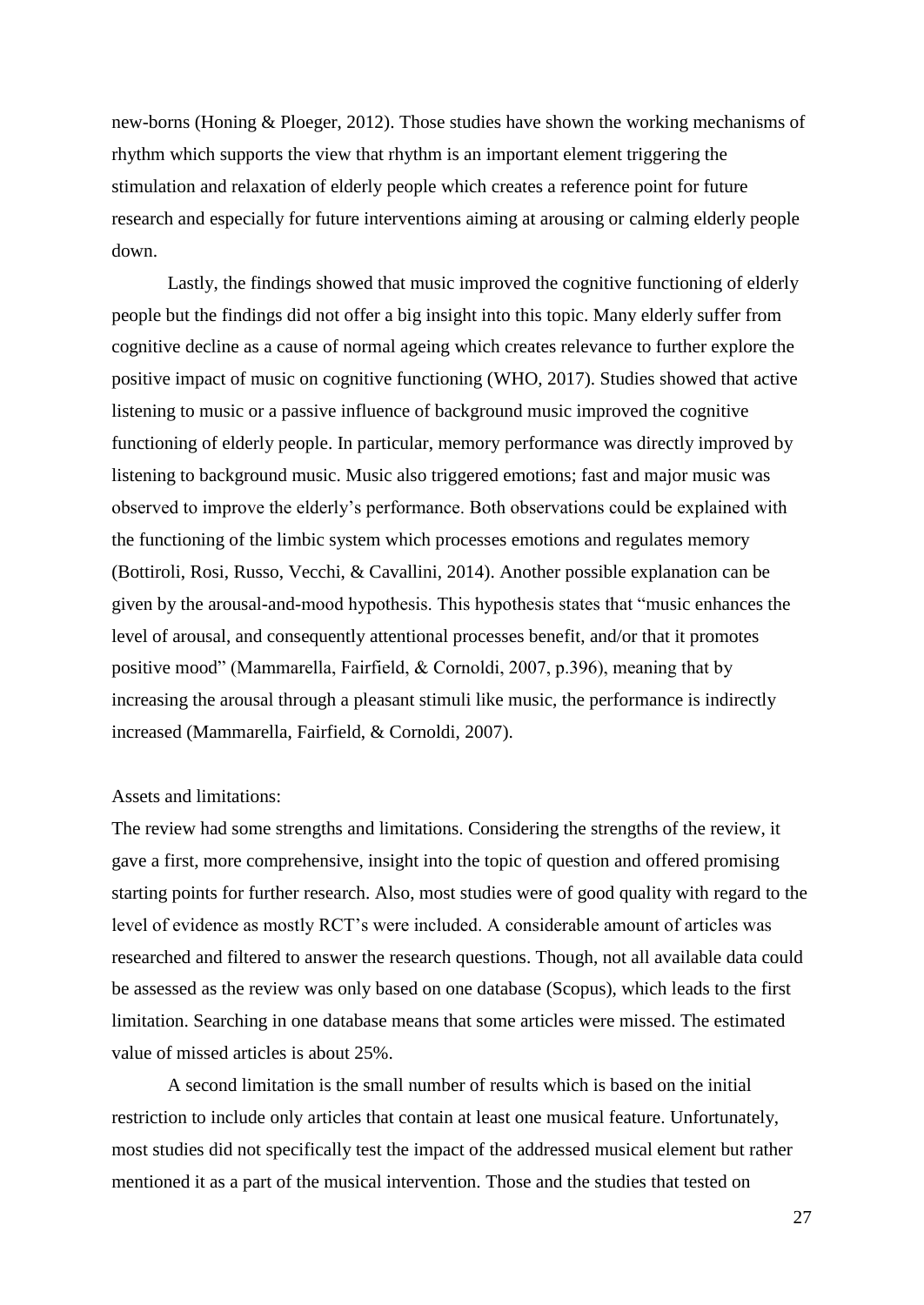musical elements, in particular, should also be treated with caution as they had small sample sizes and partly high drop-out rates or presented an unbalanced proportion of an intervention versus a control group. Although most studies had a good level of evidence, not all studies could satisfy this standard and almost no study indicated the reliability of the study's measurement. It can be assumed that in the next years more studies on musical elements will follow, as this trend could be observed within this review. But this also means that this study does only give a limited insight into the impact of musical elements on elderly people.

This goes in hand with a further limitation, the non-homogeneity of population. Most studies did not test musical interventions on healthy elderly people but on elderly that had special needs. Among others, the interventions were tested on depressed elderly in varying degrees and Parkinson's-, dementia- and cardiac disease patients. As those groups of elderly differ from healthy elderly in terms of their cognition and behaviour, it cannot be clearly assumed that the findings are applicable to the elderly population in general. For example, depressed patients were found to have a clearly reduced musical ability and experience among others more problems with perceiving and reproducing rhythm and metre, compare melodies and discriminate pitch compared to a matching healthy control group (Reker, Domschke, Zwanzger, & Evers, 2014). Therefore, the results should be treated with caution and are not necessarily transferable to the elderly population in general.

Lastly, a systematic literature review is normally conducted by at least two people, aiming at reducing the subjectivity especially during the screening process and the assessment of quality. Two people should ideally come with the same set of eligibility criteria and the same set of quality assessment criteria to the same results; in case of conflicting perspectives, a third person should intervene. This was not the case for this review as it was written individually in terms of a Bachelors thesis.

## Recommendations for future research

The presented results are a promising insight into the topic music and its impact on elderly people. Though, due to the small amount of included studies, its partly varying quality and the non-homogeneity of the population, the findings should be treated with caution and need further research to support them. Most studies did not test on musical elements in particular but rather on the effect of music as a whole. But this can also be seen as a chance for future research to further unfold the effect of the musical elements. In this review, especially rhythm, tempo, mode and volume were found to have a promising individual impact on the elderly which should be further explored. One study additionally mentioned metre, tone,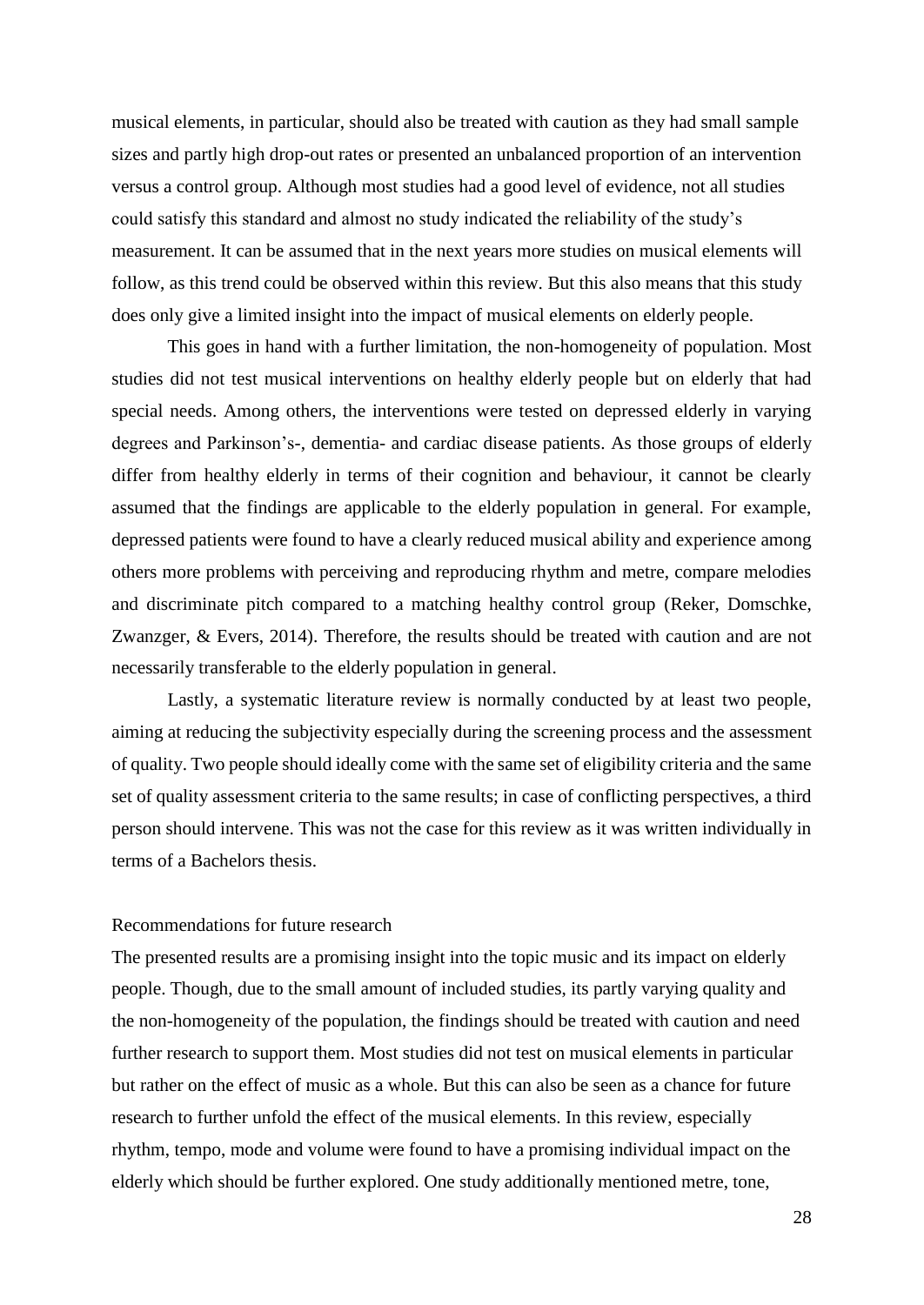harmony and texture to be of potential positive impact on arousal which offers a possibility for future research.

But also the reported findings need more research to provide additional validation. Due to the low quality of some studies and their limitations of partly high drop-out rates and/or small sample sizes, some studies should be replicated aiming at improving its meaningfulness. Those studies should preferably take the design of an RCT or quasiexperimental study to keep a good level of evidence and counter some limitations of different study designs. With regard to the impact of music on elderly considering the individual factors of arousal, relaxation, social behaviour, well-being and cognition, some findings of previous research can be used for further investigation. Especially happy, classical and selfselected music, as well as binaural beats and life performances can be taken as reference points or inspirations to go further into detail or explore different versions of it.

To summarize, the next steps for research are to further broaden the knowledge in the field of music and its impact on elderly by first of all validating findings, in terms of replicating studies with a larger sample sizes or with elderly people without special needs to proof its scientific relevance and secondly, by extending the research, especially with regard to musical elements, at best with an RCT design.

#### Personal advice

With regard to the initial literature search for the introduction and the findings of the review, it can be ascertained that music has notable positive effects on elderly people. Music can counteract many problems that go along with normal ageing and contributes to the elderly's physical but especially to their mental health. In my opinion, this positive effect should be used in a larger extent by implementing the use of music to the daily routine of elderly people, particularly because it was not reported that music can harm the elderly in any way. In their private setting, the elderly could implement the use of music into their everyday life in multiple ways. For example, they could participate in choirs or meet to play music with others together. Also, the elderly could listen to more music in their free time, as a background stimulation or actively. Here, they could make use of various kinds of music that trigger different emotions or reactions in the elderly. Playlists of self-selected music based on their preferences could be used aiming at arousing or relaxing the elderly for example. With respect to elderly homes, music could be applied more extensively in the care of elderly. Making use of music while dining or giving the elderly the possibility to listen individually to music could be a starting point, which could further be extended by offering courses or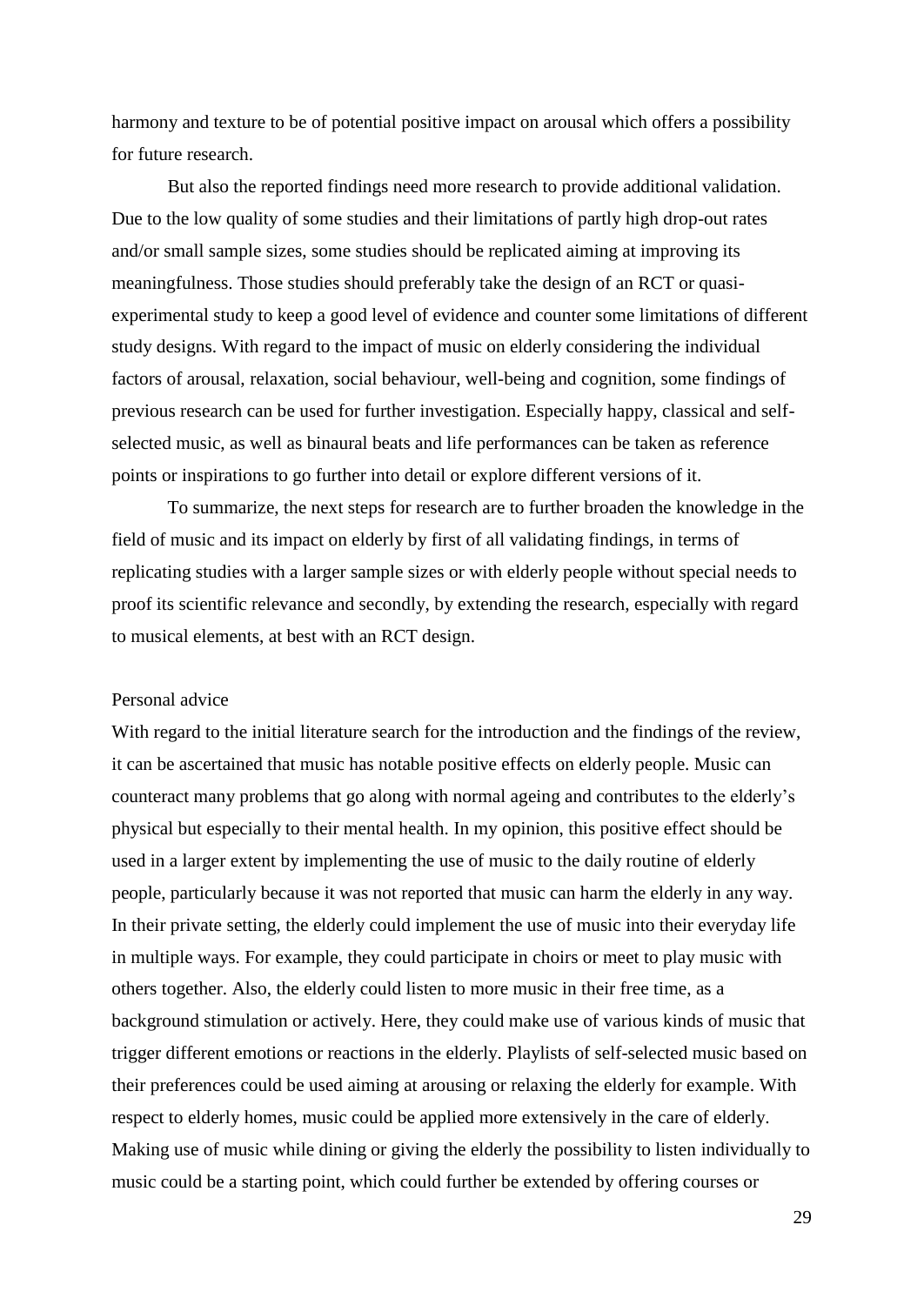sessions to make music or listen to it in company. I consider this as a good strategies because the studies have shown that elderly ate more while music was played while dining, music was better perceived in company and the musical interventions had a large positive impact on the elderly. Either way, first and foremost, elderly people should integrate music actively into their daily routine enabling themselves to profit from the versatile positive effects.

## Conclusion

This scoped systematic review aimed at enhancing the evidence-based practice in the field of music and its impact on elderly people by summarizing existing findings. It was found that most musical interventions had a positive effect on the arousal level, emotions, social communication and participation, quality of life and well-being and cognition of elderly people. Though, the findings need to be taken with caution due to the study's limitations. Still, the review offered a first insight into the topic and gave indications for future research. A lot research has already been done with regard to music and its impact on people, fewer reported an impact on elderly and fewer studies tested single musical elements. Some recent studies explored the effect of single musical elements on elderly people and reported promising findings, indicating the relevance for future research on those and other musical elements.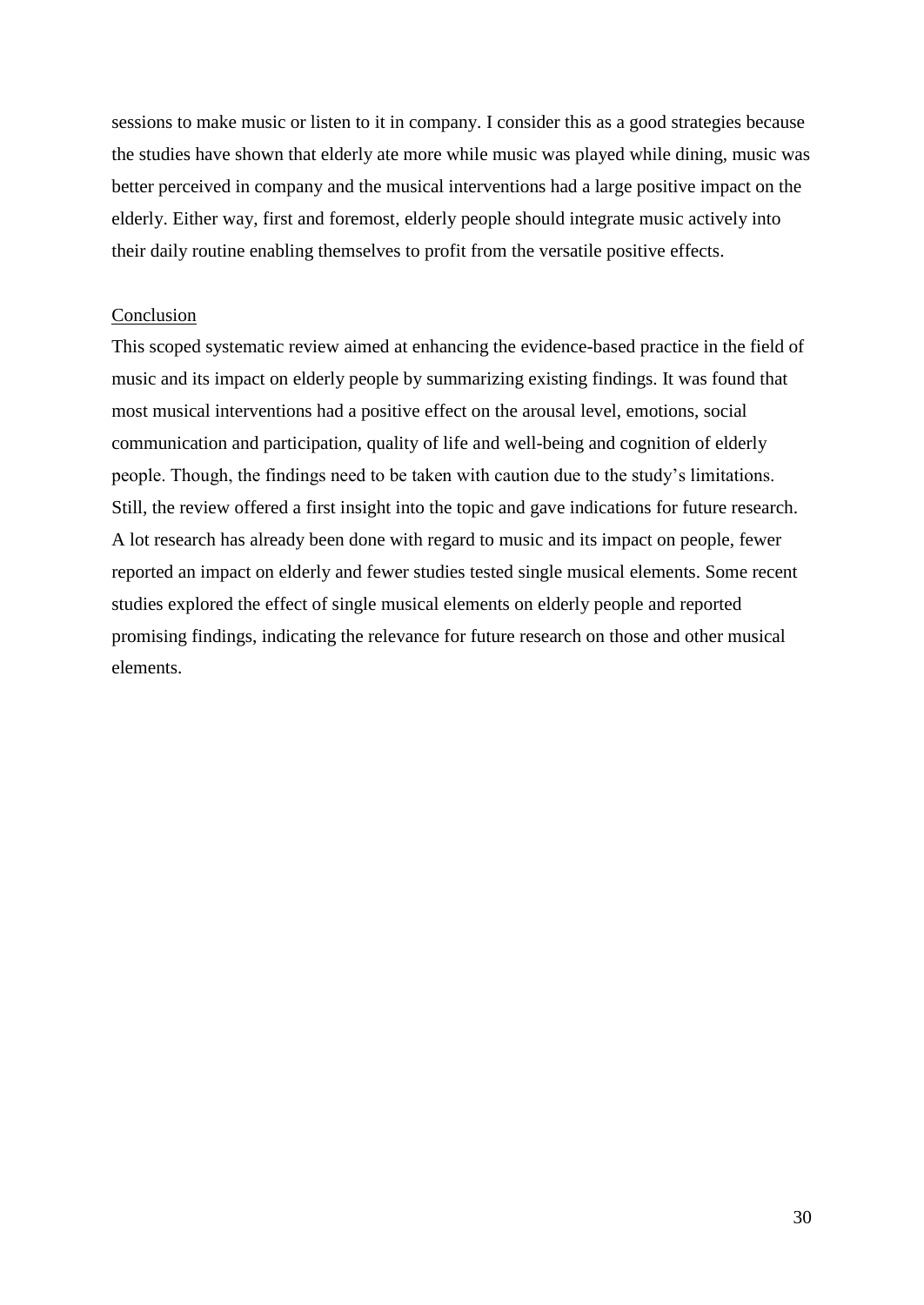References

- Ackley, B. J., Swan, B. A., Ladwig, G., & Tucker, S. (2008). *Evidence-based nursing care guidelines: Medical-surgical interventions*. Mosby Elsevier.
- Bottiroli, S., Rosi, A., Russo, R., Vecchi, T., & Cavallini, E. (2014). The cognitive effects of listening to background music on older adults: processing speed improves with upbeat music, while memory seems to benefit from both upbeat and downbeat music. *Frontiers in aging neuroscience*, *6*,284. <https://doi.org/10.3389/fnagi.2014.00284>
- Brattico, E., Alluri, V., Bogert, B., Jacobsen, T., Vartiainen, N., Nieminen, S. K., & Tervaniemi, M. (2011). A functional MRI study of happy and sad emotions in music with and without lyrics. *Frontiers in psychology*, *2*, 308. https://doi.org/10.3389/fpsyg.2011.00308

Buntrock (n.d.). *Integrative Music-Relaxation IMR*. Retrieved from<https://imr-buntrock.de/>

- Burns, J., Labbé, E., Williams, K., & McCall, J. (1999). Perceived and physiological indicators of relaxation: as different as Mozart and Alice in chains. *Applied psychophysiology and biofeedback*, *24*(3), 197-202. https://doi.org/10.1023/A:1023488614364
- Chan, M. F., Chan, E. A., & Mok, E. (2010). Effects of music on depression and sleep quality in elderly people: A randomised controlled trial. *Complementary therapies in medicine*, *18*(3-4), 150-159. <https://doi.org/10.1016/j.ctim.2010.02.004>
- Chu, H., Yang, C. Y., Lin, Y., Ou, K. L., Lee, T. Y., O'Brien, A. P., & Chou, K. R. (2014). The impact of group music therapy on depression and cognition in elderly persons with dementia: a randomized controlled study. *Biological research for Nursing*, *16*(2), 209-217. <https://doi.org/10.1177/1099800413485410>
- Clark, I. N., Baker, F. A., & Taylor, N. F. (2016). Older adults' music listening preferences to support physical activity following cardiac rehabilitation. *Journal of Music Therapy, 53*(4), 364–397.<https://doi.org/10.1093/jmt/thw011>
- Clements-Cortes, A., & Bartel, L. (2018). Are We Doing More Than We Know? Possible Mechanisms of Response to Music Therapy. *Frontiers in Medicine, 5*(September), 1– 8.<https://doi.org/10.3389/fmed.2018.00255>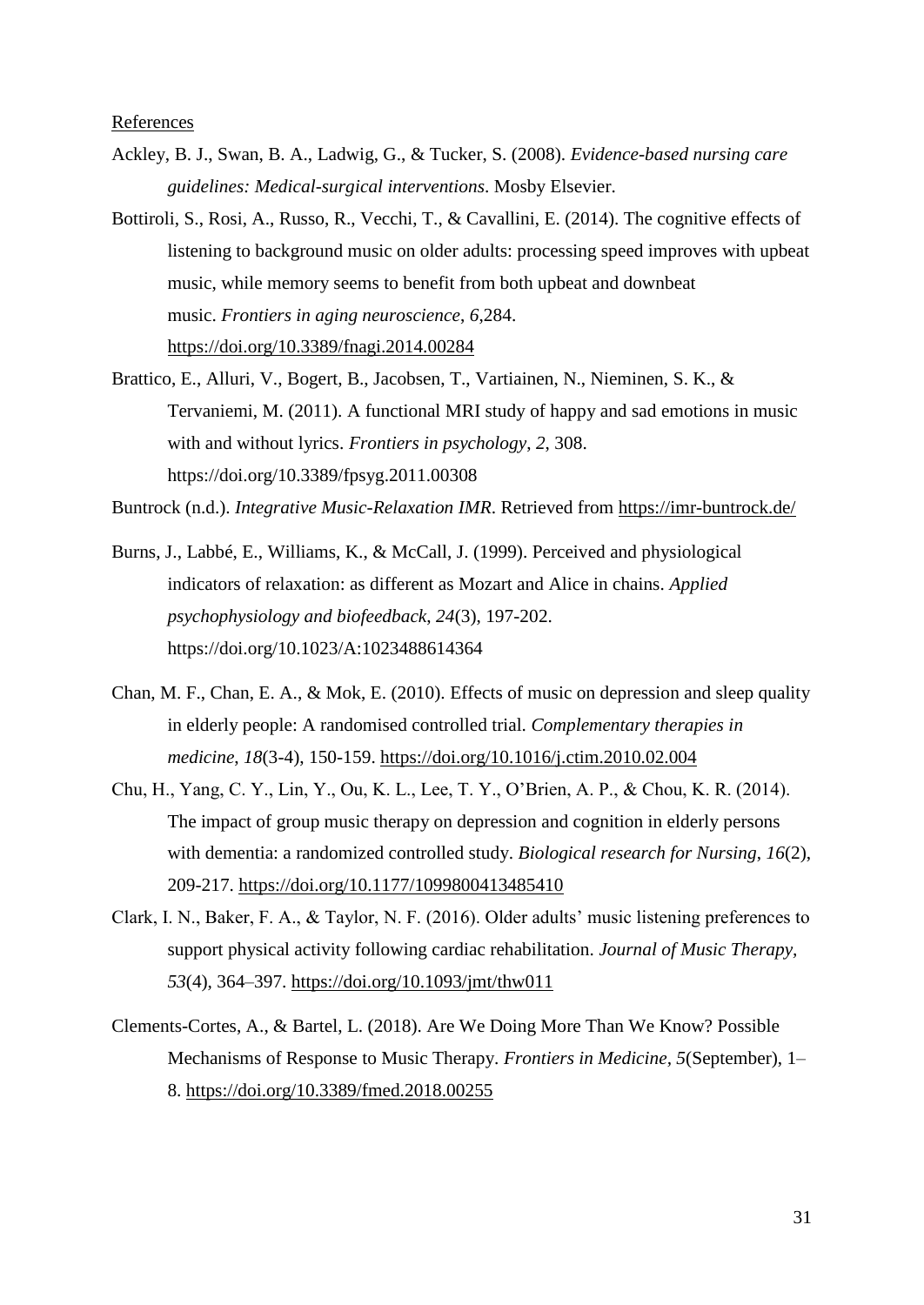- Coffman, D. D. (2002). Music and quality of life in older adults. *Psychomusicology: A Journal of Research in Music Cognition*, *18*(1-2), 76-88. http://dx.doi.org/10.1037/h0094050
- Cuddy, L. L., Sikka, R., & Vanstone, A. (2015). Preservation of musical memory and engagement in healthy aging and Alzheimer's disease. *Annals of the New York Academy of Sciences*, *1337*(1), 223-231. doi: 10.1111/nyas.12617
- Davis, W. B., & Thaut, M. H. (1989). The influence of preferred relaxing music on measures of state anxiety, relaxation, and physiological responses. *Journal of music therapy*, *26*(4), 168-187. https://doi.org/10.1093/jmt/26.4.168
- Douglas, J. W., & Lawrence, J. C. (2015). Environmental Considerations for Improving Nutritional Status in Older Adults with Dementia: A Narrative Review. *Journal of the Academy of Nutrition and Dietetics, 115*(11), 1815–1831. <https://doi.org/10.1016/j.jand.2015.06.376>
- Gagnon, L., & Peretz, I. (2003). Mode and tempo relative contributions to "happy-sad" judgements in equitone melodies. *Cognition and emotion*, *17*(1), 25-40. <https://doi.org/10.1080/02699930302279>
- Husain, G., Thompson, W. F., & Schellenberg, E. G. (2002). Effects of musical tempo and mode on arousal, mood, and spatial abilities. *Music Perception: An Interdisciplinary Journal, 20*(2), 151-171. DOI: 10.1525/mp.2002.20.2.151
- Honing, H., & Ploeger, A. (2012). Cognition and the evolution of music: Pitfalls and prospects. *Topics in cognitive science*, *4*(4), 513-524. <https://doi.org/10.1111/j.1756-> 8765.2012.01210.x
- Jacobsen, D. (2000, February 5). *Musical Elements* (PowerPoint presentation). Retrieved from https://www.wmich.edu/mus-gened/mus152/Elements/.
- Kramer, M. K. (2001). A trio to treasure: the elderly, the nurse, and music. *Geriatric nursing*, *22*(4), 191-197. <https://doi.org/10.1067/mgn.2001.117913>
- Lee-Harris, G., Timmers, R., Humberstone, N., & Blackburn, D. (2018). Music for relaxation: A comparison across two age groups. *Journal of Music Therapy, 55*(4), 439–462.<https://doi.org/10.1093/jmt/thy016>
- Lehmberg, L. J., & Fung, C. V. (2010). Benefits of music participation for senior citizens: A review of the literature. *Music Education Research International*, *4*(1), 19-30.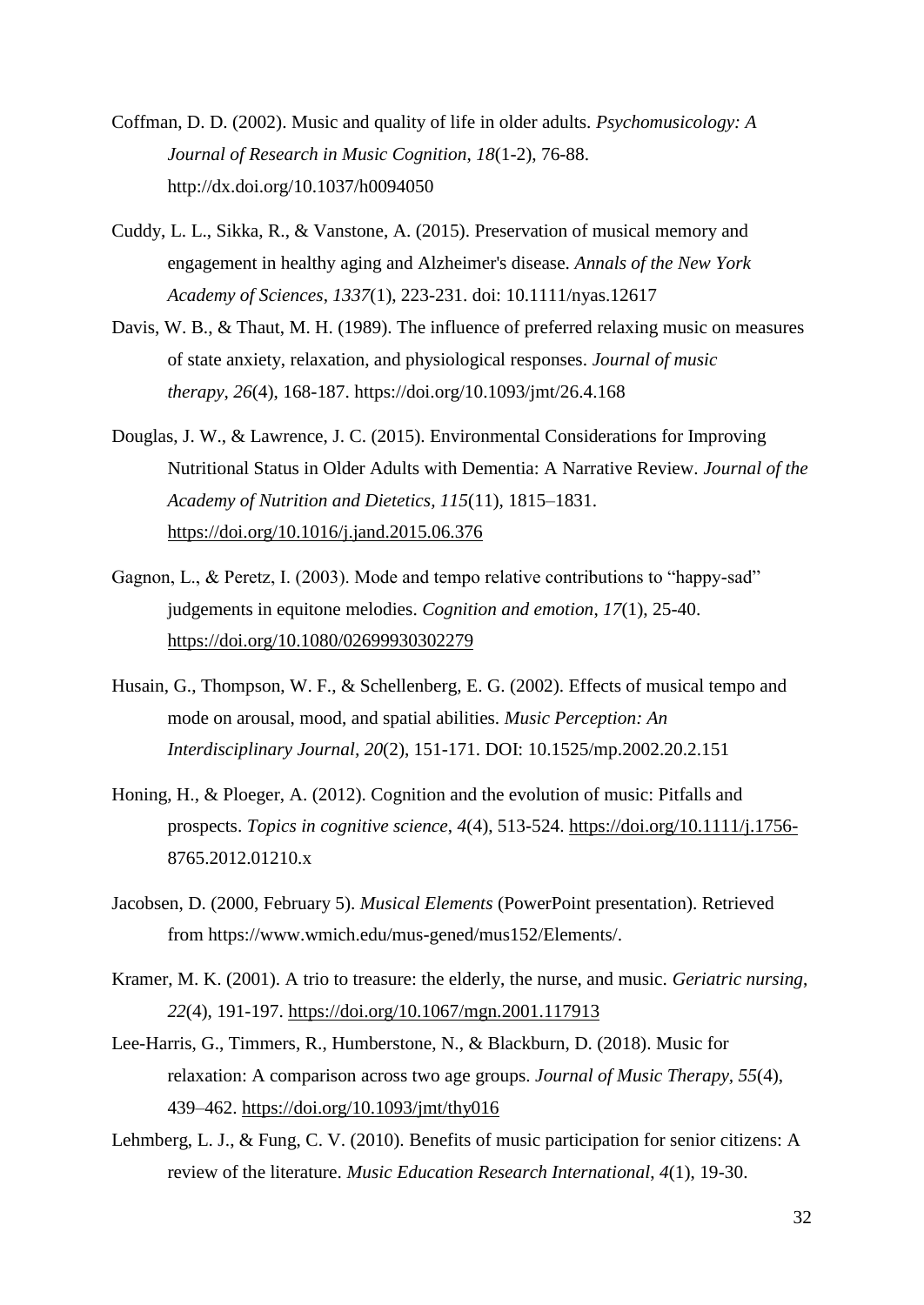- Martarelli, C. S., Mayer, B., & Mast, F. W. (2016). Daydreams and trait affect: The role of the listener's state of mind in the emotional response to music. *Consciousness and cognition*, *46*, 27-35. <https://doi.org/10.1016/j.concog.2016.09.014>
- Matthews, S. (2015). Dementia and the power of music therapy. *Bioethics*, *29*(8), 573-579. <https://doi.org/10.1111/bioe.12148>
- Mammarella, N., Fairfield, B., & Cornoldi, C. (2007). Does music enhance cognitive performance in healthy older adults? The Vivaldi effect. *Aging clinical and experimental research*, *19*(5), 394-399.
- Narme, P., Peretz, I., Strub, M. L., & Ergis, A. M. (2016). Emotion effects on implicit and explicit musical memory in normal aging. *Psychology and Aging, 31*(8), 902–913. [https://doi.org/10.1037/pag0000116.](https://doi.org/10.1037/pag0000116)
- Peretz, I. (2008). Musical disorders: From behavior to genes. *Current Directions in Psychological Science, 17*(5), 329-333. <https://doi.org/10.1111/j.1467-> 8721.2008.00600.x
- Pohl, P., Dizdar, N., & Hallert, E. (2013). The Ronnie Gardiner rhythm and music method-A feasibility study in parkinson's disease. *Disability and Rehabilitation, 35*(26), 2197– 2204.<https://doi.org/10.3109/09638288.2013.774060>
- Ramirez, R., Palencia-Lefler, M., Giraldo, S., & Vamvakousis, Z. (2015). Musical neurofeedback for treating depression in elderly people. *Frontiers in Neuroscience, 9*(OCT), 1–10.<https://doi.org/10.3389/fnins.2015.00354>
- Reker, P., Domschke, K., Zwanzger, P., & Evers, S. (2014). The impact of depression on musical ability. *Journal of affective disorders*, *156*, 150-155. <https://doi.org/10.1016/j.jad.2013.12.010>
- Rickard, N. S. (2004). Intense emotional responses to music: a test of the physiological arousal hypothesis. *Psychology of music*, *32*(4), 371-388. <https://doi.org/10.1177/0305735604046096>
- Saarikallio, S. (2011). Music as emotional self-regulation throughout adulthood. *Psychology of music*, *39*(3), 307-327. <https://doi.org/10.1177/0305735610374894>
- Sakamoto, M., Ando, H., & Tsutou, A. (2013). Comparing the effects of different individualized music interventions for elderly individuals with severe dementia. *International Psychogeriatrics*, *25*(5), 775–784. <https://doi.org/10.1017/S1041610212002256>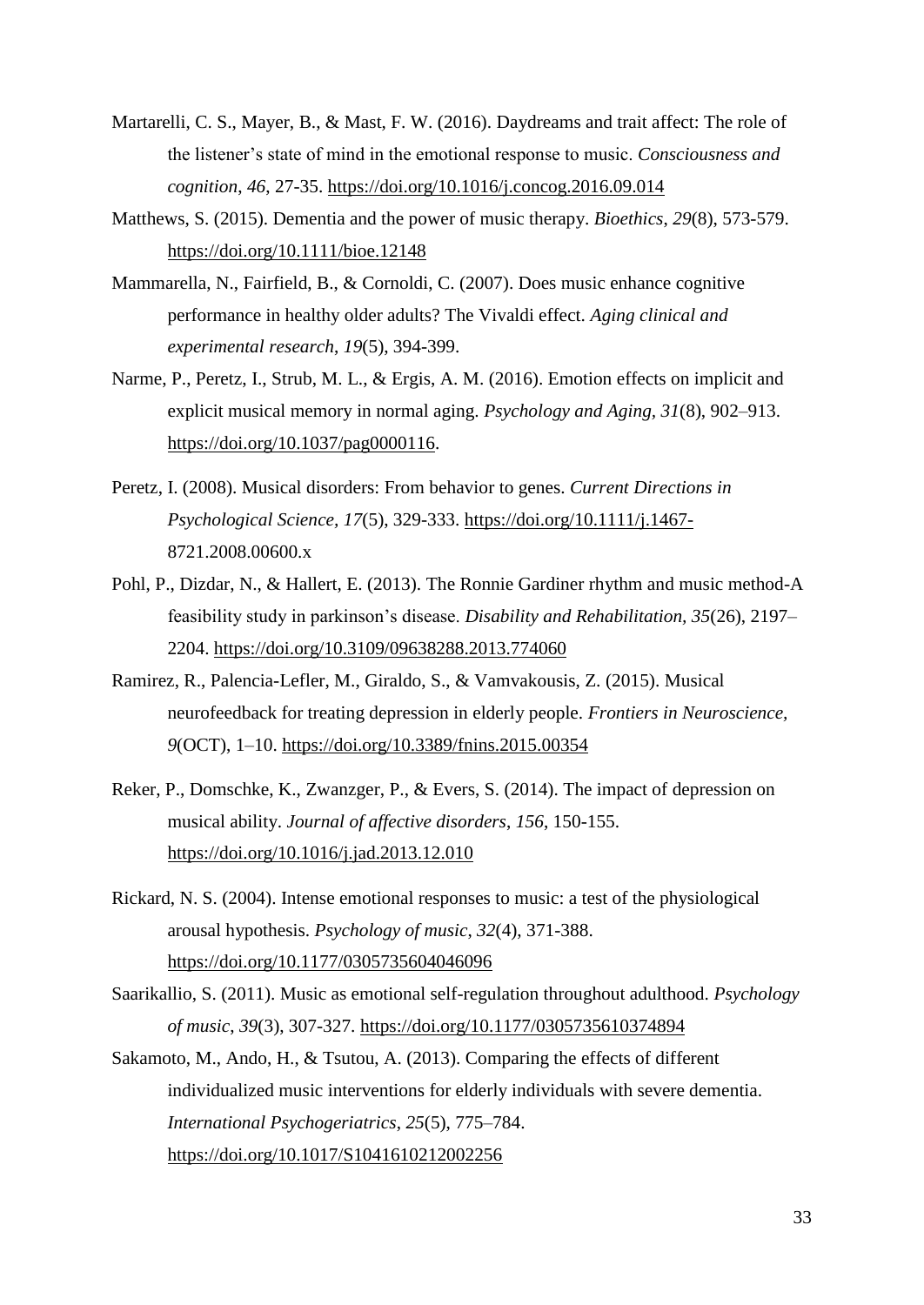- Schellenberg, E. G. (2005). Music and cognitive abilities. *Current Directions in Psychological Science*, *14*(6), 317-320. <https://doi.org/10.1111/j.0963-> 7214.2005.00389.x
- Scherer, K. R. (2004). Which emotions can be induced by music? What are the underlying mechanisms? And how can we measure them? *Journal of new music research*, *33*(3), 239-251. https://doi.org/10.1080/0929821042000317822
- Study.com (n.d.). *Arousal in Psychology* ([https://study.com/academy/lesson/arousal-in](https://study.com/academy/lesson/arousal-in-%09psychology-definition.html)[psychology-definition.html](https://study.com/academy/lesson/arousal-in-%09psychology-definition.html)
- Trehub, S. E. (2003). The developmental origins of musicality. *Nature neuroscience, 6*(7), 669. https://doi.org/10.1038/nn1084
- Ueda, T., Suzukamo, Y., Sato, M., & Izumi, S. I. (2013). Effects of music therapy on behavioral and psychological symptoms of dementia: a systematic review and metaanalysis. *Ageing research reviews*, *12*(2), 628-641. https://doi.org/10.1016/j.arr.2013.02.003
- van der Vleuten, M., Visser, A., & Meeuwesen, L. (2012). The contribution of intimate live music performances to the quality of life for persons with dementia. *Patient Education and Counseling, 89*(3), 484–488.<https://doi.org/10.1016/j.pec.2012.05.012>
- Vieillard, S., & Bigand, E. (2014). Distinct effects of positive and negative music on older adults' auditory target identification performances. *The Quarterly Journal of Experimental Psychology*, *67*(11), 2225-2238. https://doi.org/10.1080/17470218.2014.914548
- Viña, J., Borrás, C., & Miquel, J. (2007). Theories of ageing. *IUBMB life*, *59*(4‐5), 249-254. https://doi.org/10.1080/15216540601178067
- Vuoskoski, J. K., & Eerola, T. (2011). Measuring music-induced emotion: A comparison of emotion models, personality biases, and intensity of experiences. *Musicae Scientiae*, *15*(2), 159-173. https://doi.org/10.1177/1029864911403367
- World Health Organization (2017, December 12). *Mental health of older adults*. <https://www.who.int/news-room/fact-sheets/detail/mental-health-of-older-adults>
- Yap, A. F., Kwan, Y. H., Tan, C. S., Ibrahim, S., & Ang, S. Bin. (2017). Rhythm-centred music making in community living elderly: A randomized pilot study. *BMC*